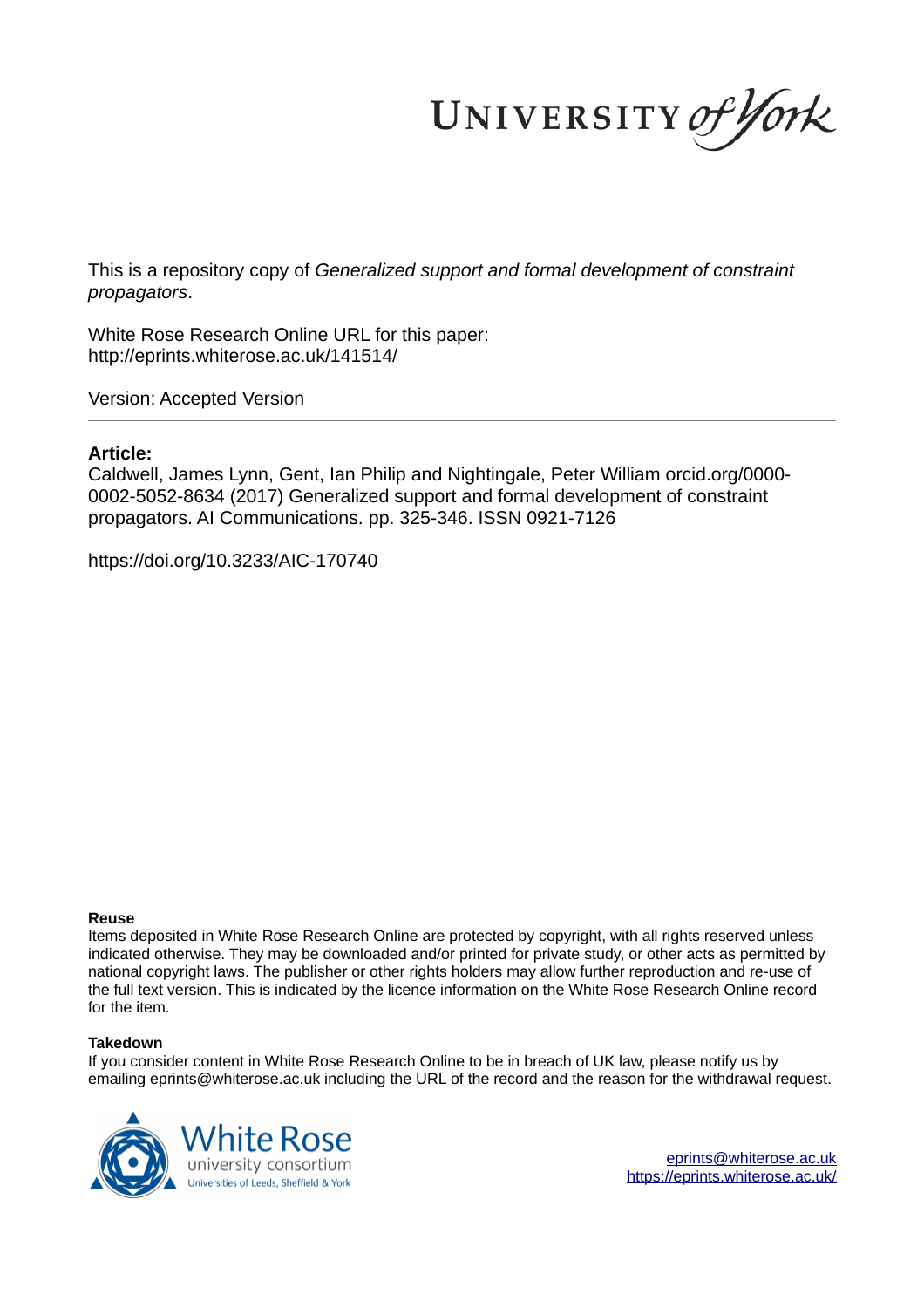# Generalized Support and Formal Development of Constraint Propagators

## James Caldwell

Department of Computer Science, University of Wyoming, 1000 E. University Ave., Laramie, WY 82071-3315, USA E-mail: jlc@cs.uwyo.edu

## Ian P. Gent

School of Computer Science, University of St Andrews, St Andrews, Fife KY16 9SX, UK E-mail: ian.gent@st-andrews.ac.uk

## Peter Nightingale

School of Computer Science, University of St Andrews, St Andrews, Fife KY16 9SX, UK E-mail: pwn1@st-andrews.ac.uk

Constraint programming is a family of techniques for solving combinatorial problems, where the problem is modelled as a set of decision variables (typically with finite domains) and a set of constraints that express relations among the decision variables. One key concept in constraint programming is *propagation*: reasoning on a constraint or set of constraints to derive new facts, typically to remove values from the domains of decision variables. Specialized propagation algorithms (propagators) exist for many classes of constraints.

The concept of support is pervasive in the design of propagators. Traditionally, when a domain value ceases to have support, it may be removed because it takes part in no solutions. Arc-consistency algorithms such as AC2001 [8] make use of support in the form of a single domain value. GAC algorithms such as GAC-Schema [7] use a tuple of values to support each literal. We generalize these notions of support in two ways. First, we allow a set of tuples to act as support. Second, the supported object is generalized from a set of literals (GAC-Schema) to an entire constraint or any part of it.

We design a methodology for developing correct propagators using generalized support. A constraint is expressed as a family of support properties, which may be proven correct against the formal semantics of the constraint. We show how to derive correct propagators from the constructive proofs of the support properties. The framework is carefully designed to allow efficient algorithms to be produced. Derived algorithms may make use of dynamic literal triggers or watched literals [15] for efficiency. Finally, three case studies of deriving efficient algorithms are given. Keywords:

## 1. Introduction

In this paper we provide a formal development of the notion of support in constraint satisfaction. This notion is ubiquitous and plays a vital role in the understanding, development, and implementation of constraint propagators, which in turn are the keystone of a successful constraint solver. While we focus on a formal development in this paper, our purpose is not to describe formally what is currently seen in constraint satisfaction. Instead,

we generalize the notion of support so that it can be used in a wider variety of propagators. The result is the first step in a twin programme of developing a formal understanding of constraint algorithms, while also developing notions such as generalized support which should lead to improved constraint algorithms in the future.

The methodology presented here for formal development of propagators is based on the proofsas-programs and propositions-as-types interpretations of constructive type theory [11,17]. Like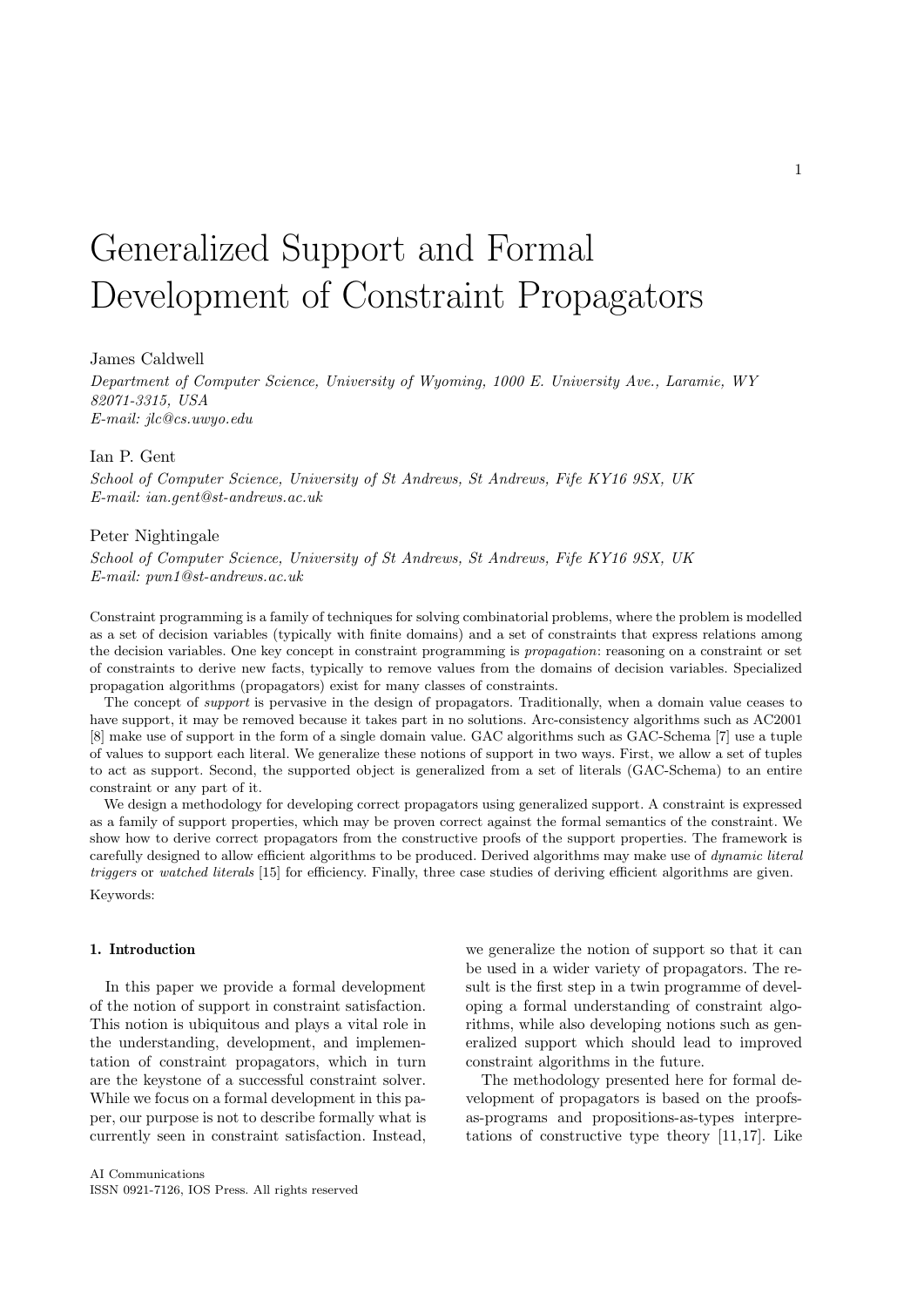the earlier development in [9], the approach presented here uses a constructive type theory as the formal framework for specifying and developing programs. There, the proofs were mechanically checked in the Nuprl theorem prover [12], here the development is formal but proofs have not been mechanically checked.

The paper is structured as follows. In this section, we introduce the key concepts used in our method and give an overview of related work. In Section 2 we define the basic mathematical concepts used in the rest of the paper. In Section 3 we define generalized support and present the method for development of constraint propagators that are correct by construction. In Section 4 we present three case studies where we apply our method. In the third case study we develop and implement a new propagator that can be more efficient than the existing propagator in a popular constraint solver. Finally we conclude in Section 5.

# 1.1. Overview of the Constraint Satisfaction Problem

A constraint is simply a relation over a set of variables. Many different kinds of information can be represented with constraints. The following are simple examples: one variable is less than another; a set of variables must take distinct values; task A must be scheduled before task B; two objects may not occupy the same space. It is this flexibility which allows constraints to be applied to many theoretical, industrial and mathematical problems.

The classical constraint satisfaction problem (CSP) has a finite set of variables, each with a finite domain, and a set of constraints over those variables. A solution to an instance of CSP is an assignment to each variable, such that all constraints are simultaneously satisfied — that is, they are all true under the assignment. Solvers typically find one or all solutions, or prove there are no solutions. The decision problem ('does there exist a solution?') is NP-complete [1], therefore there is no known polynomial-time procedure to find a solution.

## 1.2. Solving CSP

Constraint programming includes a great variety of domain specific and general techniques for solving systems of constraints. Since CSP is NP-

complete, most algorithms are based on a search which potentially explores an exponential number of nodes. The most common technique is to interleave splitting and propagation. Splitting is the basic operation of search, and propagation simplifies the CSP instance. Apt views the solution process as the repeated transformation of the CSP until a solution state is reached [1]. In this view, both splitting and propagation are transformations, where propagation simplifies the CSP by removing domain values that cannot take part in any solution. A splitting operation transforms a CSP instance into two or more simpler CSP instances, and by recursive application of splitting any CSP can be solved.

Systems such as Choco [22], IBM ILOG CPLEX CP Optimizer [19] and Minion [14,15] implement highly optimized constraint solvers based on search and propagation, and (depending on the formulation) are able to solve large problem instances quickly.

Our focus in this paper is on propagation algorithms. A propagation algorithm operates on a single constraint, simplifying the containing CSP instance by removing values from variables in the scope of the constraint. Values which cannot take part in any solution are removed. For example, a propagator for  $x \leq y$  might remove all values of  $x$  which are greater than the largest value of  $y$ . Typically propagation algorithms are executed iteratively until none can make any further simplifications.

## 1.3. Proofs to propagators

Researchers frequently invent new algorithms and (sometimes) give proofs of correctness, of varying rigour. In this paper we provide a formal semantics of CSP. This allows us to formally characterize correctness of constraint propagators, and therefore aid the proof of correctness of propagators. Following this, we lay the groundwork for automatic generation of correct propagators. The method is to write a set of support properties which together characterize the constraint. Each property is inserted into a schema, and a constructive proof of the schema is generated. This proof is then translated into a correct-by-construction propagator. This method is based on the concept of generalized support, described in the next section. Finally, we give examples of this method by deriving propagators for the element, occurrenceleq and occurrencegeq constraints.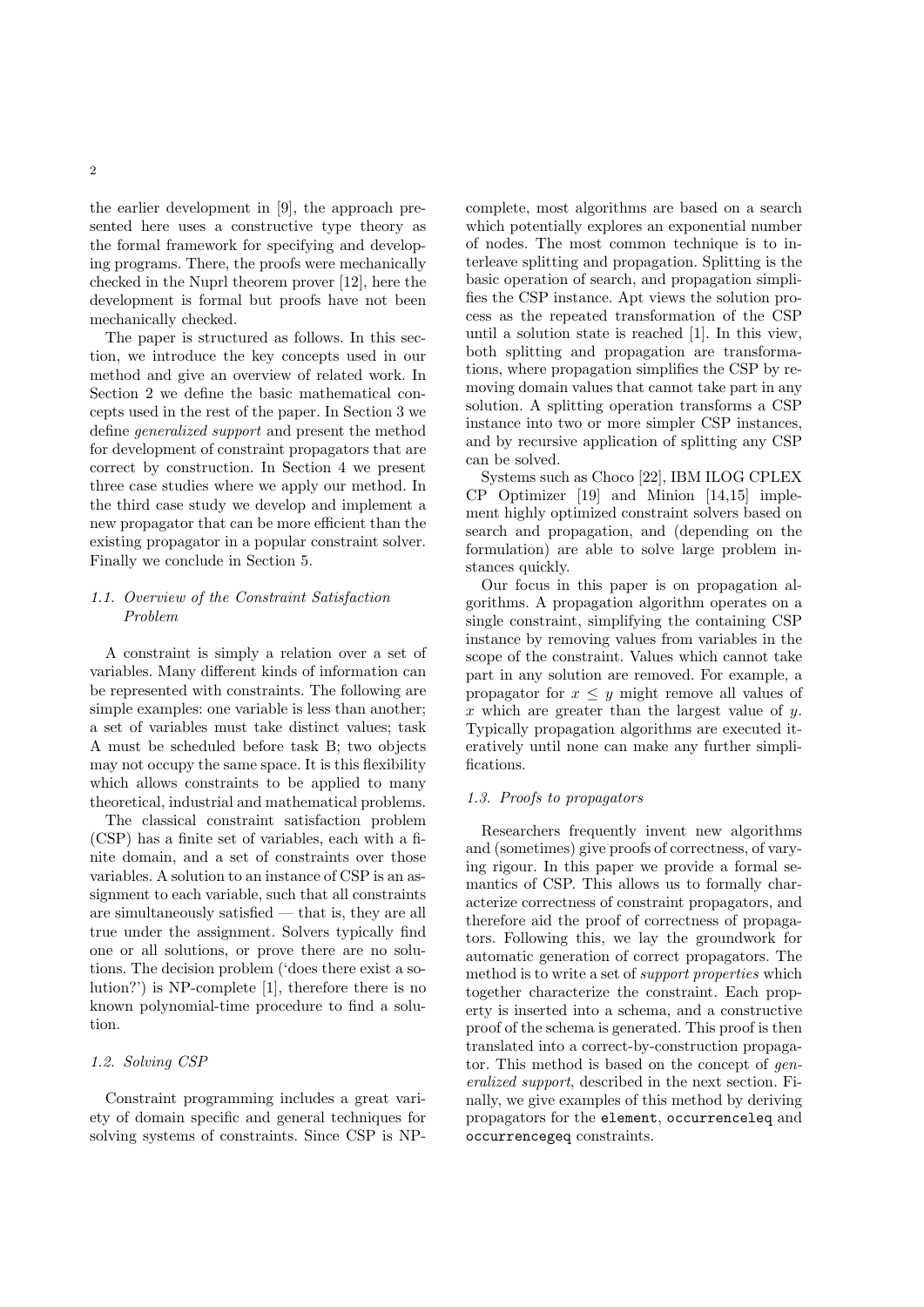#### 1.4. Generalized support

Central to this work is the notion of support. This notion is used informally in many places (for example, in the description of the algorithm GAC-Schema  $[7]$  and more formally by Bessière  $[5]$ . We generalize the concept of support, and develop a formal framework to allow us to produce rigorous proofs of the correctness of propagators that exploit the generalized concept of support.

Support is a natural concept in constraint programming. Constraint propagators remove unsupported values from variable domains, thus simplifying a CSP instance. Supported values cannot be removed, since they may be contained in a solution. Thus a support is evidence that a value (or set of values) may be contained in a solution. If no support exists, it is guaranteed that a value (or set of values) is not contained in any solution.

A support property characterises the supports of a particular value (or set of values) for a particular constraint. For example, three support properties of an element constraint are given by Gent et al. [15]. Each of these three properties is used to create a propagator, such that the three propagators together achieve generalized arc consistency. In this instance, writing down support properties assisted in proving the propagators correct.

We show that correct support properties can be used to create propagators that are correct by construction. We describe a general propagation schema, which is a description of what should be proved when support is lost for a given support property. This captures how propagators work in practice. They are triggered when it is noted that the current support is lost. The propagator then seeks to re-establish support. This might be possible on the current domains, or it may need to narrow domains (i.e. remove some values of some variables), or it may be that no new support is possible and the constraint is guaranteed to be false. The propagation schema specialized for a given support property can be proven constructively. The proof contains sufficient information to be translated into a correct propagator. We envisage two main uses for such a propagator. For some constraints, it may be an efficient propagator that can be used directly. Otherwise, the constructed propagator may be used as part of an informal argument for the correctness of an efficient propagator.

#### 1.5. Related Work

There are a number of items of related work with related or similar goals, however the approach taken in each case is quite different to our approach. Apt and Monfroy [2] generate propagation rules such as  $X = s \rightarrow y \neq a$ , where X is a vector of CSP variables, s is a vector of values within the initial domain of  $X$ ,  $y$  is a CSP variable and  $a$  is a value in the initial domain of y. Rules correspond directly to propagation in a constraint solver (ie) when  $X$  is assigned  $s, a$  is removed from the domain of  $y$ ). A set of rules is generated for a given constraint by a search over the (potentially very large) space of possible rules. In contrast, our approach is much broader in that it is not restricted to generating implication rules. Our framework allows both the derivation of new propagators and proof of correctness of existing ones.

Van Hentenryck, Saraswat and Deville [28] designed indexicals, a high-level language for implementing propagators. Indexicals allow straightforward and transparently correct implementations of propagators for simple constraints, however there is no way to implement sophisticated propagators for global constraints using indexicals. Tack, Schulte and Smolka [27] presented a specification language for constraints on finite set variables, and an implementation language called set projectors that is inspired by indexicals. They present a method to automatically translate specifications into set projectors. Our approach is much broader than either indexicals or set projectors, since both restrict the form of propagation algorithms that can be implemented.

Beldiceanu, Carlsson and Petit [4] describe constraints using finite state automata extended with counters. For a constraint  $C$ , the automaton for  $C$ can check whether any given assignment satisfies C. Beldiceanu, Carlsson and Petit give a method to translate an automaton into a set of short constraints (a decomposition) such that propagating them will propagate the original constraint C, and there are (in some cases) guarantees of the strength of propagation. The approach has been subsequently refined, for example by linking overlapping prefixes and suffixes of constraints [3]. Their approach generates decompositions of a particular form, whereas in this paper our focus is on deriving efficient propagators.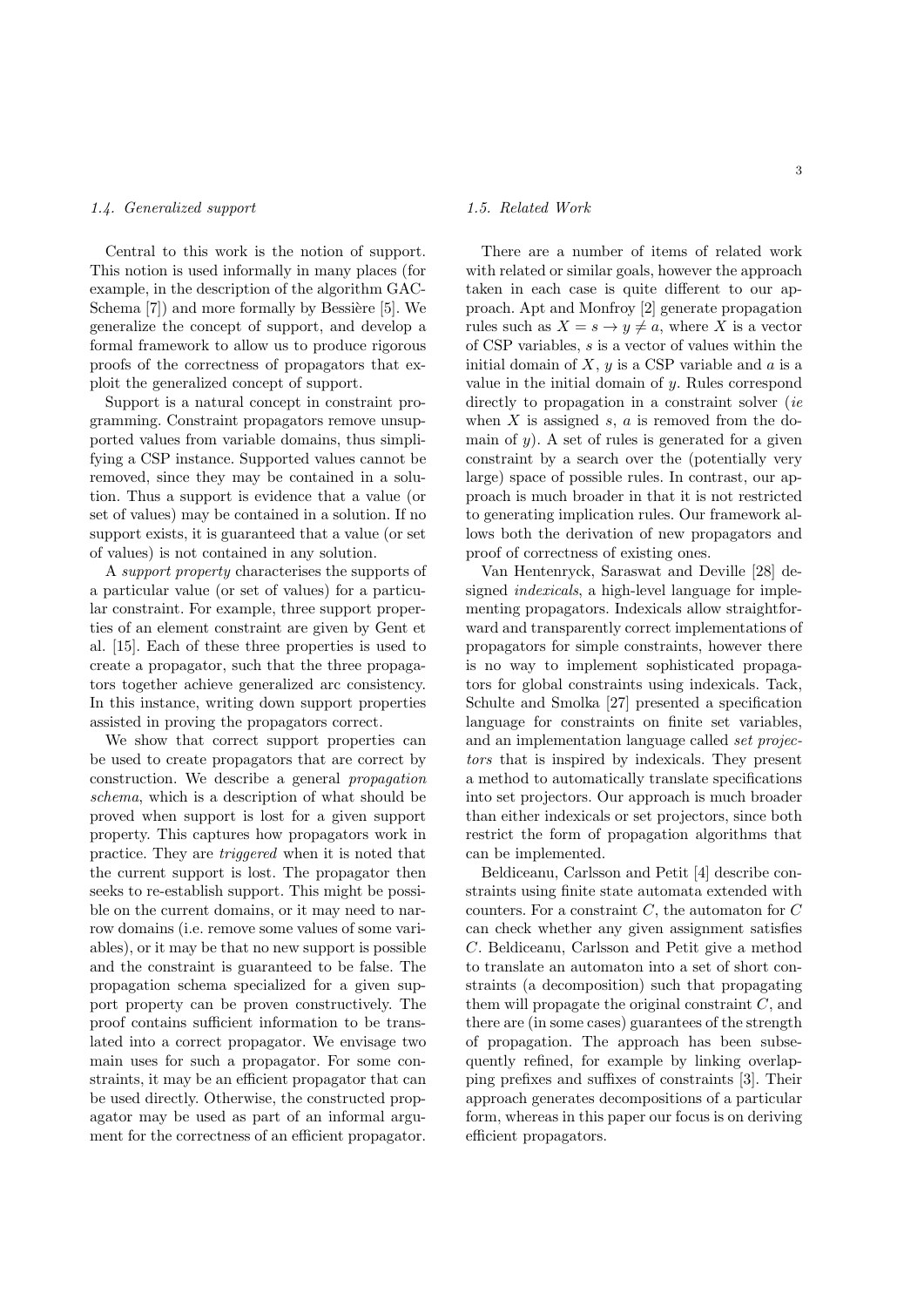Cohen, Jefferson and Petrie [20,10] studied the properties of triggers, in particular comparing static triggers with movable triggers on a number of constraint classes and consistencies. They prove lower bounds on the number of triggers required. showing in most cases that many more static triggers are required compared to movable triggers. To do this they generalise the concept of support in a similar way to us, however their work treats each propagator as a monolithic black box whereas we are interested in constructing propagators and proving correctness and other properties of them.

## 2. Definitions and Notation

# 2.1. The Standard Mathematical Account

We start by giving the standard definition of a constraint satisfaction problem (e.g. see [13,5]). Formal definitions of the notations used here are given below.

Definition 1 (Constraint Satisfaction Problem). A Constraint Satisfaction Problem (CSP) is given by a triple  $\langle X, \sigma, C \rangle$  where X is a k-tuple of variables  $X = \langle x_1, \cdots, x_k \rangle$  and  $\sigma$  is a signature (a function  $\sigma : X \to 2^{\mathbb{Z}}$  mapping variables in X to their corresponding domains, such that  $\sigma(x_i) \subsetneq \mathbb{Z}$  is the finite domain of variable  $x_i$ .) C is a tuple of extensional constraints  $C = \langle C_1, \cdots, C_m \rangle$  where each  $C_i$  is of the form  $\langle Y, R_Y \rangle$  where  $Y \subseteq X$  is a tuple of variables called the schema or scope of the constraint  $C_i$ . Also,  $R_Y$  is a relation given by a subset of the Cartesian products of the domains of the variables in the scope Y and is called the extension of  $C_i$ .

**Definition 2** (Satisfying tuple). We say a Z-tuple  $\tau$  satisfies constraint  $\langle Y, R_Y \rangle$  if  $Y \subseteq Z$ , and the projection  $Y[\tau]$  is in  $R_Y$  (i.e. if the projection of the scope Y from  $\tau$  is in  $R_Y$ ).

Definition 3 (Solution). A solution to a CSP  $\langle X, \sigma, C \rangle$  is a tuple  $\tau$ , with schema X, such that  $\tau$ satisfies every constraint in C.

## 2.2. Variable Naming Conventions, Ranges, and Literals

We use lower case letters (possibly subscripted or primed) from near the end of the Latin alphabet  $\{w, x, y, z\}$  to denote variables. We use Latin letters  $\{i, j, k\}$  to denote integer indexes, and use the Latin letters occurring early in the alphabet  ${a, b, c, d}$  (possibly subscripted) to denote arbitrary integer values.

Ranges are defined as follows.

 $\{b \dots c\} \stackrel{def}{=} \{a \in \mathbb{Z} \mid b \leq a \wedge a \leq c\}$ 

We write  $2^A$  to denote the powerset (set of all subsets) of A. A literal is a variable-value pair  $(e.g. \langle x, 5 \rangle).$ 

## 2.3. Vectors

We use uppercase letters  $W, X, Y, Z, ...$  to denote vectors of variables. We use the Greek letters  $\{\tau, \tau', \tau_1, \tau_2 \cdots\}$  to denote tuples of integer values.

We write finite vectors as sequences of values enclosed in angled brackets,  $(e.g. \langle x, y, z \rangle)$ . The empty vector is written  $\langle \rangle$ . We take the operation of prepending a single element to the left end of a vector as primitive and denote this operation  $x \cdot Y$ . We abuse this notation by writing  $X \cdot Y$  for the concatenation of vectors  $X$  and  $Y$ . We write  $|Y|$  to denote the length of vector  $Y$ . Given a vector  $Y$ , we write  $Y[i]$  to denote the (zero-based)  $i^{th}$  element of Y. This operation is undefined if  $i \notin \{0 \dots |Y|-1\}$ .

Membership in a vector is defined as follows.

$$
z \in Y \stackrel{def}{=} \exists i \in \{0 \dots |Y|-1\}. Y[i] = z
$$

 $\overline{J} \cdot \overline{I}$ 

We will sometimes need to collect the set of indexes to an element in a vector.

$$
Y[[z]] \stackrel{def}{=} \{i \in \{0 \dots |Y| - 1\} \mid Y[i] = z\}
$$

Thus,  $\langle x, y, z, x \rangle[[x]] = \{0, 3\}$ . Note that  $Y[[z]] \neq \emptyset$ iff  $z \in Y$  and also each index in  $Y[[z]]$  is a witness for  $z \in Y$ .

If  $y \in Y$ , we write  $Y - y$  to denote the vector obtained from Y by deleting the leftmost occurrence of y from Y.  $Y - y = Y$  if  $y \notin Y$ . We write  $Z - Y$  for the vector obtained by removing leftmost occurrences of all  $(y \in Y)$  from Z. Given a vector  $Z$ , we write  $\{Z\}$  to denote the set of elements in Z and given a set of variables S we write  $\langle S \rangle$  to denote a vector of the variables in S; the reader may assume the variables in  $\langle S \rangle$  occur in increasing lexicographic order. Intersection and union are defined on vectors by taking them as sets:  $X \cap Y \stackrel{def}{=} \langle \{X\} \cap \{Y\} \rangle$ ; and  $X \cup Y \stackrel{\text{def}}{=} \langle \{X\} \cup \{Y\} \rangle$ . We write  $Y \subseteq X$  to mean  $\{Y\} \subseteq \{X\},\$ i.e. that every element in Y is in X with no stipulations on relative lengths of X or Y or on the order of their elements.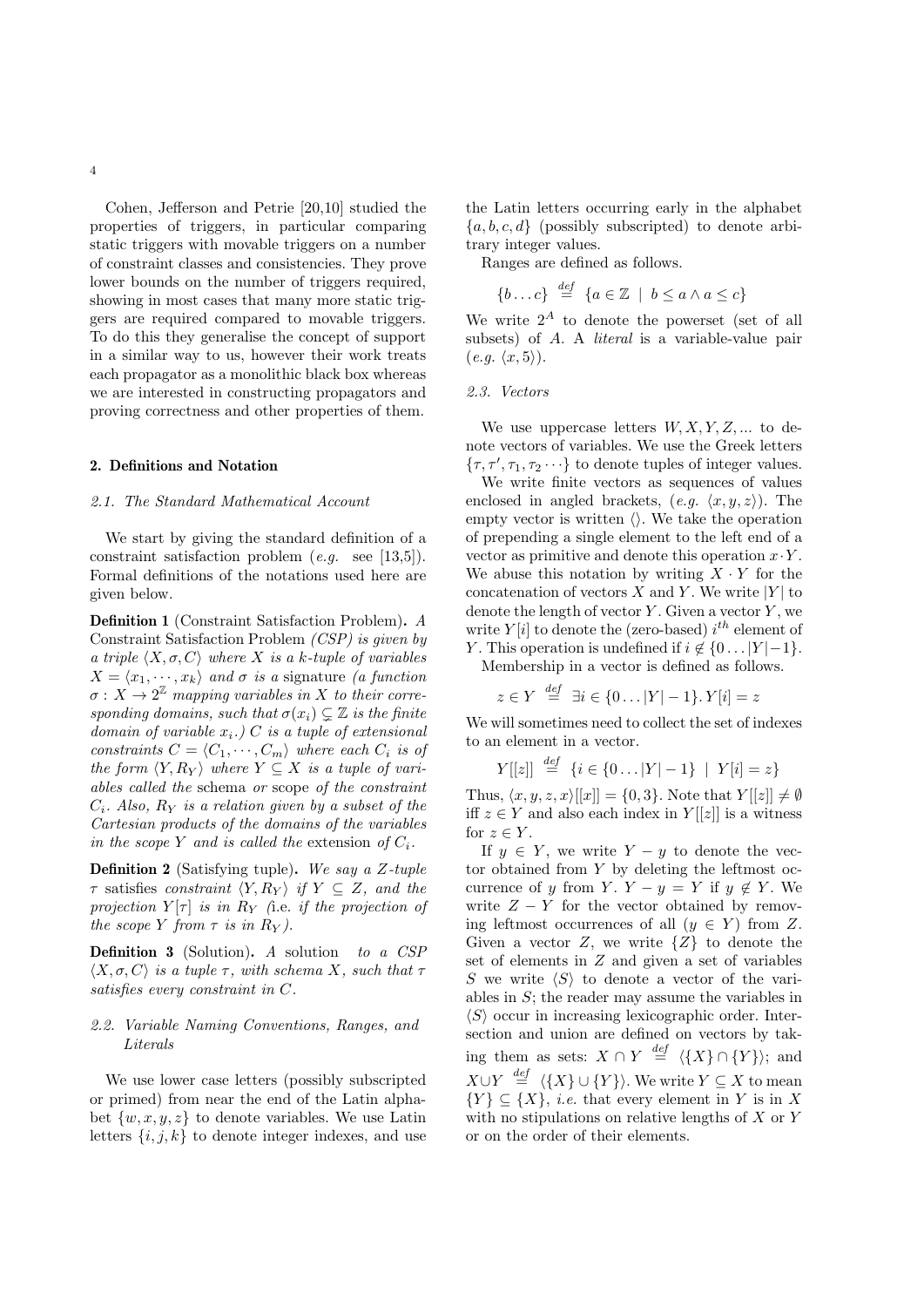#### 2.4. Signatures

A signature  $\sigma$  is a function mapping variables in  $X$  to their associated domains. Thus, signatures are functions  $\sigma: X \to 2^{\mathbb{Z}}$  where in practice, the subset of integers mapped to is finite. Where  $\sigma$  and  $\sigma'$  are signatures mapping variables in X to their finite integer domains:

$$
\sigma' \sqsubseteq_X \sigma \stackrel{def}{=} \forall x \in X. \ \sigma'(x) \subseteq \sigma(x)
$$

We write  $\sigma' \sqsubset_X \sigma$  if  $\sigma' \sqsubseteq_X \sigma$  and  $\exists x \in X : \sigma'(x) \subsetneq$  $\sigma(x)$ , *i.e.* if some domain of  $\sigma'$  is a proper subset of the corresponding domain of  $\sigma$ . We drop the schema subscript when the schema is clear from the context. We state the following without proof.

Lemma 1 (Signature Inclusion Well-founded). The relation  $\Gamma$  is well-founded if restricted to signatures with finite domains.

## 2.5. Relations

In the description of a CSP given above, a constraint  $\langle Y, R_Y \rangle$  is a relation where the schema Y gives the variable names and  $R_Y$  is the set of tuples in the relation.

Given a signature  $\sigma$  mapping the variables in schema Y to their domains, a relation  $\langle Y, R_V \rangle$  is well-formed with respect to  $\sigma$  iff the following conditions hold:

- i. All tuples in  $R_Y$  have length  $|Y|$
- ii. The values in each column come from the specified domain for that column:

$$
\forall \tau \in R_Y. \ \forall i \in \{0 \dots |Y| - 1\}. \ \tau[i] \in \sigma(Y[i])
$$

Schemata are vectors of variable names with no restriction on how many times a variable may occur. Thus it is possible to have a wellformed relation whose schema has common names for multiple columns. Given a signature  $\sigma$  over a schema X, a tuple  $\tau$  is called a X-tuple if  $\langle X, {\tau} \rangle$  is wellformed w.r.t.  $\sigma$ . In this case, we write  $X=tuple_{\sigma}(\tau)$ . We write  $X$ - $tuple_{\sigma}$  for the set of tuples satisfying this condition.

#### 2.5.1. Tuple Coherency

Conceptually, relations provide a representation for storing valuations (assignments of values to variables) and so we must distinguish between tuples which represent coherent valuations (even when their schemata may contain duplicate variable names) and tuples that do not. This motivates the following definitions.

The wellformedness condition on relations requires values in columns labeled by a variable come from the domain of that variable, but does not rule out cases where a single tuple with multiple columns named by the same variable have different values in those columns.

## Example 1. Consider the relation

 $\langle \langle x, x, y \rangle, \{ \langle 1, 2, 3 \rangle, \langle 1, 1, 3 \rangle, \langle 2, 2, 3 \rangle \} \rangle$ 

The variable x occurs twice in the schema and the first tuple in the schema assigns different values to x, this tuple is not coherent.

An X-tuple  $\tau$  is *coherent w.r.t. variable z* iff the following holds.

$$
\mathbf{coh}\{X,z\}(\tau) \stackrel{def}{=} \forall i,j \in X[[z]]. \quad \tau[i] = \tau[j]
$$

We say a tuple is *incoherent w.r.t.*  $z$  if it is not coherent. Note that this definition is sensible whether  $z \in X$  or not. A simple consequence of the definition is that an X-tuple  $\tau$  is incoherent w.r.t. variable z iff

$$
\exists i, j \in X[[z]]. \ \tau[i] \neq \tau[j]
$$

An X-tuple  $\tau$  is *coherent with schema* Y iff it is coherent w.r.t. all variables  $z \in Y$ .

$$
\mathbf{coh}\{X,Y\}(\tau) \stackrel{def}{=} \forall z \in Y. \; \mathbf{coh}\{X,z\}(\tau)
$$

def

We say an X-tuple is *incoherent with respect to* schema Y if it is not coherent w.r.t. Y. Only coherent tuples count as solutions (Def. 3).

Remark 1. In many constraint solvers, incoherent tuples may arise during a computation, but they are never counted among solutions. For example, the Global Cardinality constraint

$$
\text{GCC}(\langle x, x, y \rangle, \langle 1, 2 \rangle, \langle (2 \dots 3), (1 \dots 2) \rangle)
$$

(stating that value 1 occurs two or three times, and value 2 occurs once or twice among variables  $\langle x, x, y \rangle$  could generate the incoherent tuple  $\langle 1, 2, 1 \rangle$  internally when using Règin's algorithm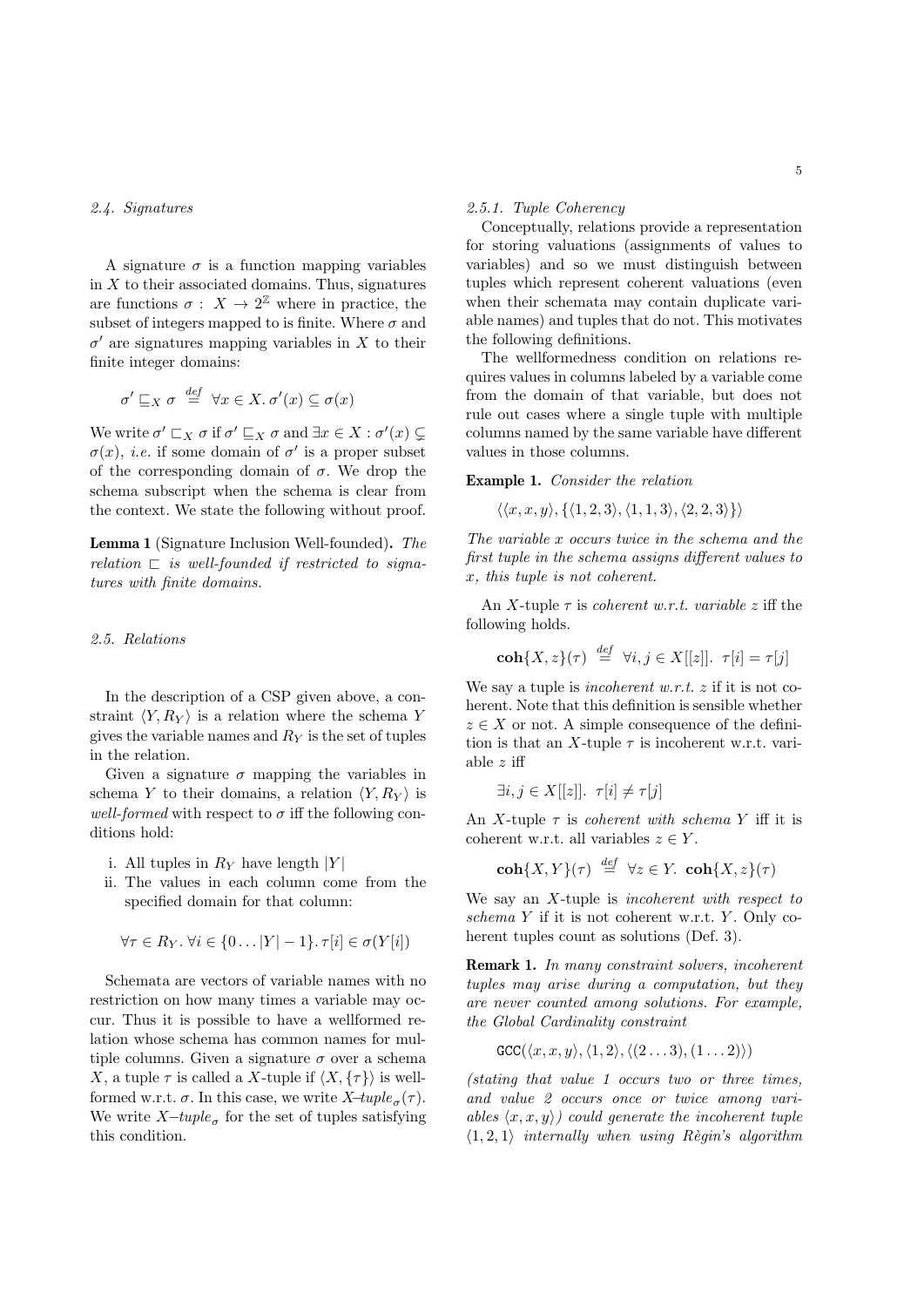$[24]$ <sup>1</sup> Generating incoherent tuples affects both the internal state of a constraint propagator, and the number of vertices in the search tree.

Strictly speaking, because incoherent tuples do not count as solutions, the semantics could be specified simply disallowing them. However, this approach would rule out faithful finer grained representations of the internal states of constraint solvers which do generate incoherent tuples, for example when searching for support. Based on this, we have decided to include them although this adds some complexity to the specification.

#### 2.5.2. Selection

Selection is an operation mapping relations to relations generating new ones from old by filtering rows (tuples) based on predicates on the values in the tuple.

Given a relation  $\langle Y, R_Y \rangle$  and an index  $i \in$  ${0...|Y|-1}$ , and a value (say a), index selection is defined as follows.

$$
select_{(i=a)}(R_Y) \stackrel{def}{=} \{\tau \in R_Y \mid \tau[i] = a\}
$$

The tuples selected from a relation by index selection are not guaranteed to be coherent with respect to schema Y.

Given a relation  $\langle Y, R_Y \rangle$ , a variable x, and a value a, value selection is defined as follows.

$$
select_{(x=a)}(R_Y) \stackrel{def}{=} \{ \tau \in R_Y \mid \forall i \in Y[[x]]. \quad \tau[i] = a \}
$$

Thus a tuple  $\tau$  is included in a selection  $select_{(x=a)}R_Y$  if and only if all columns of  $\tau$  indexed by x have value a, *i.e.*  $\tau$  must be coherent for  $x$  and those columns must have value  $a$ .

Lemma 2. [Selection Wellformed] For all wellformed relations  $\langle Y, R_Y \rangle$  and all  $x$ , and all  $a \in \mathbb{Z}$ , the relation  $\langle Y, select_{(x=a)}R_Y \rangle$  is well-formed.

Finally, we define coherent selection as follows.

$$
select_Y(R_X) \stackrel{def}{=} \{\tau \in R_X \mid \mathbf{coh}\{X, Y\}(\tau)\}\
$$

Coherent selection selects the tuples which are coherent with respect to Y.

#### 2.5.3. Projection

Projection is an operation for creating new relations from existing ones by allowing for the deletion, reordering and duplication of columns. We use a generalized version here that allows duplicate names. This is because many constraint solvers (including Minion [14] for example) allow schemata to contain duplicate names.

Lemma 3. [Projection maps exist] For all vectors X and Y, if  $Y \subseteq X$ , then there exists a function from the indexes of  $Y$  to the indexes of  $X$  (say  $f \in \{0...|Y|-1\} \to \{0...|X|-1\}$  such that

$$
\forall i \in \{0 \dots |Y| - 1\}. \ Y[i] = X[f(i)]
$$

Note that there is no restriction on the relative lengths of  $X$  and  $Y$ , e.g. it is possible for any of the following to hold:  $|Y| < |X|, |Y| = |X|$  or  $|Y| > |X|$ . The projection maps are evidence witnessing claims of the form  $Y \subseteq X$ . Furthermore, because our model allows for duplicated columns, there may be multiple projection maps witnessing an inclusion  $Y \subseteq X$ .

#### Example 2. Consider

$$
Y = \langle x_4, x_2, x_2, x_1, x_3 \rangle X = \langle x_1, x_2, x_3, x_4 \rangle
$$

then  $Y \subseteq X$  is witnessed by the projection map:

$$
\{\langle 0,3 \rangle, \langle 1,1 \rangle, \langle 2,1 \rangle, \langle 3,0 \rangle, \langle 4,2 \rangle\}
$$

Similarly,  $X \subseteq Y$  and is witnessed by the following.

$$
\{\langle 0,3 \rangle, \langle 1,1 \rangle, \langle 2,4 \rangle, \langle 3,0 \rangle\}
$$

Also  $\langle x_2 \rangle \subseteq Y$  is witnessed by two functions,  $\{\langle 0, 1 \rangle\}$  and  $\{\langle 0, 2 \rangle\}.$ 

**Lemma 4. [Tuple Projection]** Given  $X$  and  $Y$ , if  $Y \subseteq X$  is witnessed by f, for each X-tuple  $\tau$  there is a vector  $Y_f(\tau) : \{0 \dots |Y| - 1\} \to \mathbb{Z}$  such that

$$
\forall i \in \{0 \dots |Y| - 1\}. \ Y_f(\tau)[i] = \tau[f(i)]
$$

Corollary 1. [Tuple Projection Wellformed] Given X and Y, if  $Y \subseteq X$  is witnessed by f, for each X-tuple  $\tau$ ,  $Y_f(\tau)$  is a Y-tuple, i.e.  $|Y_f(\tau)| = |Y|$ and all values in  $Y_f(\tau)$  are in their domains.

Whenever  $Y \subseteq X$ , projection maps f and q witnessing this fact behave the same when used to in- $\gamma$  dex into tuples coherent with Y. This is illustrated by the following example.

 ${}^{1}$ Règin's algorithm [24] is polynomial-time and enforces GAC iff the schema contains no duplicate variables. With duplicate variables, enforcing GAC on GCC is NP-Hard [6], therefore it is sensible to use Règin's algorithm in this case even though it will not enforce GAC.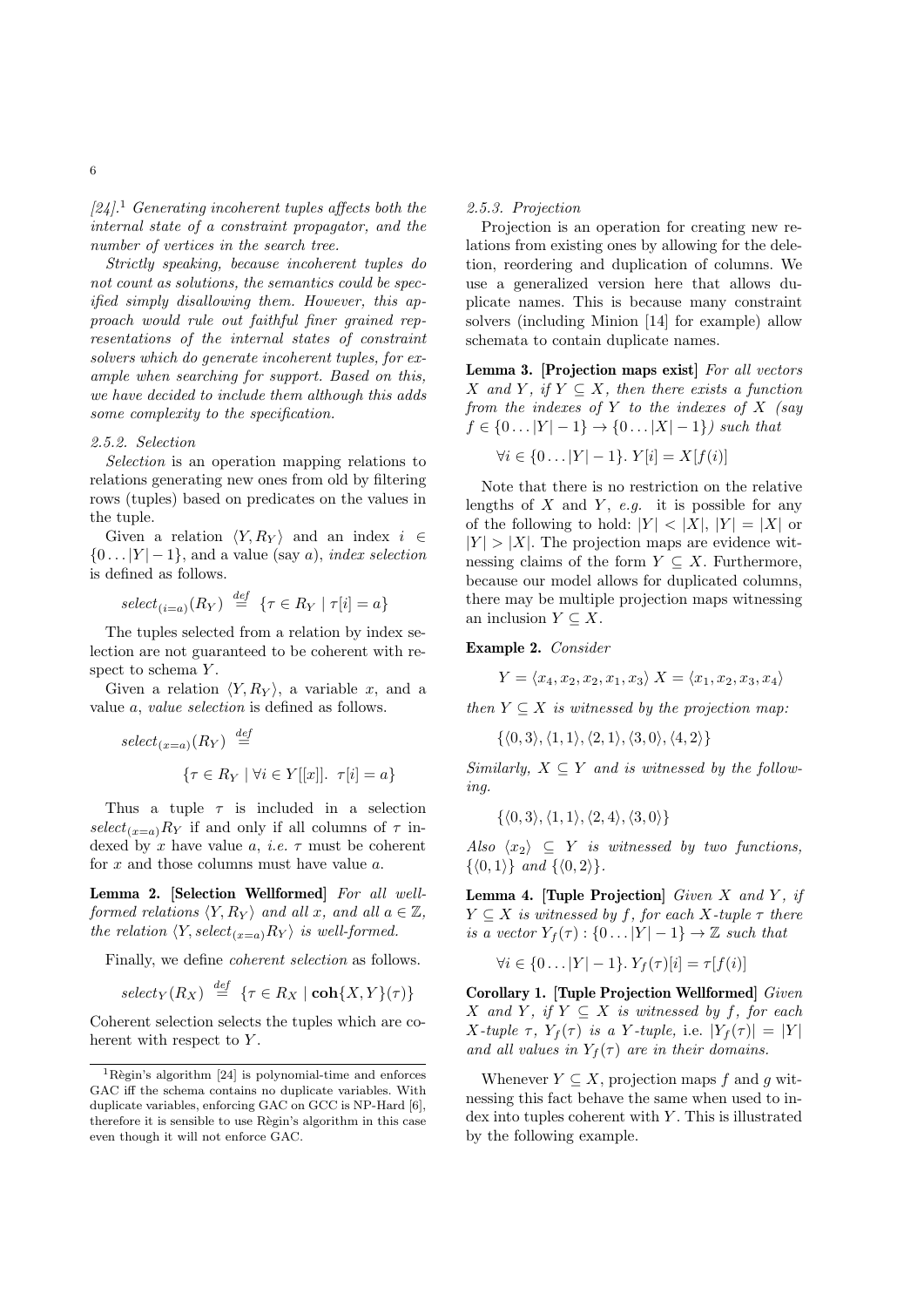**Example 3.** Suppose  $Y = \langle x, y \rangle$  and  $X =$  $\langle x, x, w, y, w \rangle$  then there are two projections maps witnessing  $Y \subseteq X$ ,  $f = \{ \langle 0, 0 \rangle, \langle 1, 3 \rangle \}$  and  $g =$  $\{\langle 0, 1 \rangle, \langle 1, 3 \rangle\}.$  Now, any length  $|X| = 5$  tuple coherent with Y is of the form  $\tau = \langle a, a, b, c, d \rangle$  where  $a, b, c, d \in \mathbb{Z}$ . Thus, even though  $f(0) \neq g(0)$  the following equalities hold:

 $\tau[f(0)] = \tau[0] = a = \tau[1] = \tau[g(0)]$ 

This observation is made precise by the following lemma.

Lemma 5. [Coherent Projection Unique] For all  $X$  and  $Y$ , and for all projection maps  $f$  and  $g$ witnessing  $Y \subseteq X$ , for all X-tuples  $\tau$  coherent with schema Y,  $Y_f(\tau) = Y_q(\tau)$ .

Notational Remark 1. Since projections Z where  $Z \subseteq X$  do not depend on the projection map they are built from when the X-tuple  $\tau$  is coherent with Z, we will simply write  $Z(\tau)$  in this case.

Lemma 6. [Projection Coherent] For all X, Y and Z, if  $Y \subseteq X$  and if  $\tau$  is an X-tuple coherent with Z, then  $Y[\tau]$  is a Y-tuple coherent with Z.

So far we have defined projection of a single tuple, potentially with repeated variables in the schema. We lift the notation tuple-wise to relations as given by the following definition.

Definition 4. [Relation Projection] Given X and Y, and a wellformed relation  $\langle X, R_X \rangle$ , if  $Y \subseteq X$ is witnessed by f,

$$
Y_f(\langle X, R_X \rangle) =
$$
  

$$
\langle Y, \{ \tau \in \mathbb{Z}^{|Y|} \mid \exists \tau' \in R_X. \ \tau = Y_f(\tau') \} \rangle
$$

Lemma 7. [Relation Projection WF] For all wellformed relations  $\langle X, R_X \rangle$  and all Y,  $Y \subseteq X$  having a projection map f, the relation  $Y_f(\langle Y, R_Y \rangle)$ is well-formed.

2.5.4. Equivalence of Constraints

Now that we have relation projection, we are able to define an equivalence of constraints which does not depend on the ordering (or the length) of schemata.

### Definition 5. [Schema Equivalence]

$$
X \equiv Y \stackrel{\text{def}}{=} X \subseteq Y \wedge Y \subseteq X
$$

Schema equivalence requires only that X and Y contain the same set of variables. The order of variables and the number of duplicates are not restricted.

Definition 6. [Constraint Equivalence]

$$
\langle X, R_X \rangle \equiv \langle Y, R_Y \rangle \stackrel{def}{=} X \equiv Y \wedge Y \subseteq X \text{ is witnessed by projection map } f \wedge Y_f (select_X(\langle X, R_X \rangle)) = select_Y(\langle Y, R_Y \rangle)
$$

 $\overline{a}$ 

There are several steps to the constraint equivalence definition. First, it is required that the schemata are equivalent. Then we find a projection map  $f$  that will be used to reorder the schema  $X$  to match Y. Coherent selection is used to remove the incoherent tuples of both constraints. The schema X of the first constraint is reordered to match Y. Finally, the two constraints are equivalent if they have the same set of coherent tuples.

Incoherent tuples are removed before reordering the schema  $X$ , therefore any projection map  $f$  will produce the same set of reordered tuples (as in Example 3).

## 2.6. Syntactic Definition of Relations

Constraints are rarely presented extensionally but are instead described in some syntactic way. We introduce the following notation to denote the map from syntactic descriptions to their extensional meanings.

Definition 7 (Semantics). Given a syntactic description of a constraint (say C) over schema X and where  $\sigma$  is a signature consistent with X, we will write  $\llbracket \mathcal{C} \rrbracket_{\sigma}$  to denote its extension.

So, if we have a constraint  $Element(X, y, z)$ where  $X$  is a vector of variables and  $y$  and  $z$  are variables, and Element has a defined meaning, we can write  $[\mathsf{Element}(X, y, z)]_{\sigma}$  to obtain its relation within some signature  $\sigma$ .

#### 3. Propagation and Support

Propagation is the process of narrowing the domains of variables so that solutions are preserved. This effectively shrinks the search-space and is one of the fundamental techniques used in constraint programming. It has been described ([13, pp. 17]) as a process of inference to distinguish it from search. Most work on propagation considers the constraints singly.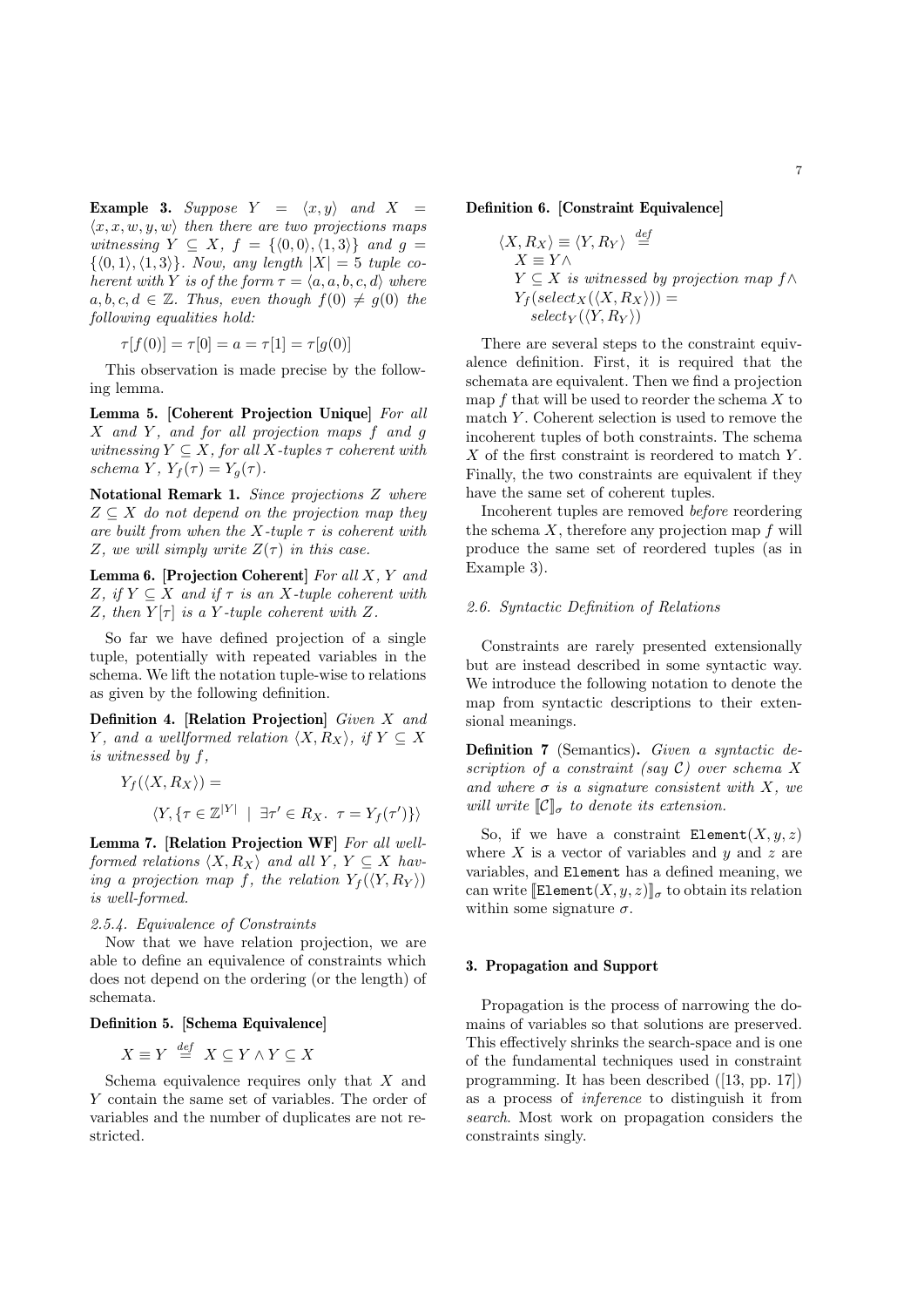we say  $\sigma' \sqsubseteq \sigma$  is Generalized Arc Consistent if  $\forall i \in \{0 \dots |X|-1\}$ .  $\forall a \in \sigma(X[i])$ .  $a \in \sigma'(X[i]) \leftrightarrow \exists \tau \in [\![\mathcal{C}]\!]_{\sigma}. \tau[i] = a$ 

If  $\sigma'$  is Generalized Arc Consistent, we say it is GAC.

Corollary 2. [Generalized Arc Consistency] Given a constraint  $\mathcal C$  and a signature  $\sigma$ ,  $\sigma$  is GAC for  $\mathcal C$ iff

$$
\forall \sigma' \sqsubset \sigma. \; [\![\mathcal{C}]\!]_{\sigma'} \subset [\![\mathcal{C}]\!]_{\sigma}
$$

i.e. if all signatures having strictly narrower domains provide strictly fewer solutions for C than σ.

Enforcing GAC is the strongest form of propagation that considers constraints singly and acts only on the variable domains. Other forms of consistency (such as bound consistency) lie between GAC and no change (i.e.  $\sigma' = \sigma$ ).

## 3.1. Support

The concept of support was introduced in Section 1.4. Support is evidence that a set of domain values (or a single value) are consistent for some definition of consistency (for example, GAC) for a particular constraint C. If a set of values have no support, then they cannot be part of any solution to C, and therefore can be eliminated from variable domains without losing any solutions to the CSP. The concept of support is central to the process of propagation.

In  $[5, pp. 37]$  Bessière gives a description of when a tuple supports a literal. We use a more expressive model where support (or perhaps we should call it evidence) is defined by sets of tuples. In most cases, supports will be singletons  $(i.e.$  they are simply represented by a set containing a single tuple). However, some constraints require a set of tuples to express the condition for support.

Example 4. Consider the AllDifferent constraint

$$
\mathcal{C} = \mathtt{AllDiff}(x_1, x_2, x_3)
$$

with the signature  $\sigma : x_1 \in \{1,2\}, x_2 \in \{1,2,3,4\},$  $x_3 \in \{1, 2, 3, 4, 5\}$ . AllDifferent means that each variable must take a distinct value. This signature is GAC. Given Bessière's description of support  $[5, pp. 37]$  (as used by general-purpose GAC al-

gorithms such as GAC-Schema [7]), each literal in the signature would be supported by a tuple containing the literal. Hence every literal is contained in the support for C. However, not all literals are required; the following set is sufficient:  $L = \{ \langle x_1, 1 \rangle, \langle x_1, 2 \rangle, \langle x_2, 2 \rangle, \langle x_2, 4 \rangle, \langle x_3, 2 \rangle, \langle x_3, 3 \rangle,$  $\{x_3, 5\}$  [16, §5.2]. As long as all literals in L remain valid, in some smaller signature  $\sigma_1 \subseteq \sigma$ , then the constraint remains GAC. This can be used to avoid calling the propagator, and therefore is important to capture in our definition of generalized support.

Extensional constraints (sets of tuples) are interpreted disjunctively, i.e. as long as the set is nonempty, a solution exists. Similarly, support exists if the support set is non-empty. Our generalization of support is to model it as a set of tuples interpreted conjunctively i.e. they all must be valid for support to exist. Thus, a generalized support set is a disjunction of conjunctions (∃∀); we say support exists if at least one support is present in the set and all the tuples in that support are valid w.r.t. variable domains.

We use the following as a simple running example throughout this section.

**Example 5.** Consider the constraint  $x + y + z \geq 0$ 2 with initial signature  $\sigma : x, y, z \in \{0, 1\}$ . The signature is GAC, and the constraint is satisfied by three tuples:

$$
\begin{aligned} \llbracket x+y+z \ge 2 \rrbracket_{\sigma} &= \\ \{ \langle 0,1,1 \rangle, \langle 1,0,1 \rangle, \langle 1,1,0 \rangle, \langle 1,1,1 \rangle \} \end{aligned}
$$

## 3.1.1. Support Properties

A support property is a predicate that takes a set of tuples and a signature, and identifies whether the set of tuples is in fact a support. We will use support properties to define the behaviour of propagators.

Definition 9. [Support property] Given a schema Y and signature  $\sigma$  over Y, a support property is a predicate

$$
P: signature \rightarrow 2^{\mathbb{Z}^{|Y|}} \rightarrow \mathbb{B}
$$

mapping signatures and sets of integer tuples of length  $|Y|$  to a Boolean. We will sometimes write the parameter indicating which signature  $P[\sigma]$  depends on as a subscript  $P_{\sigma}$  or drop it entirely if the property does not depend on a signature.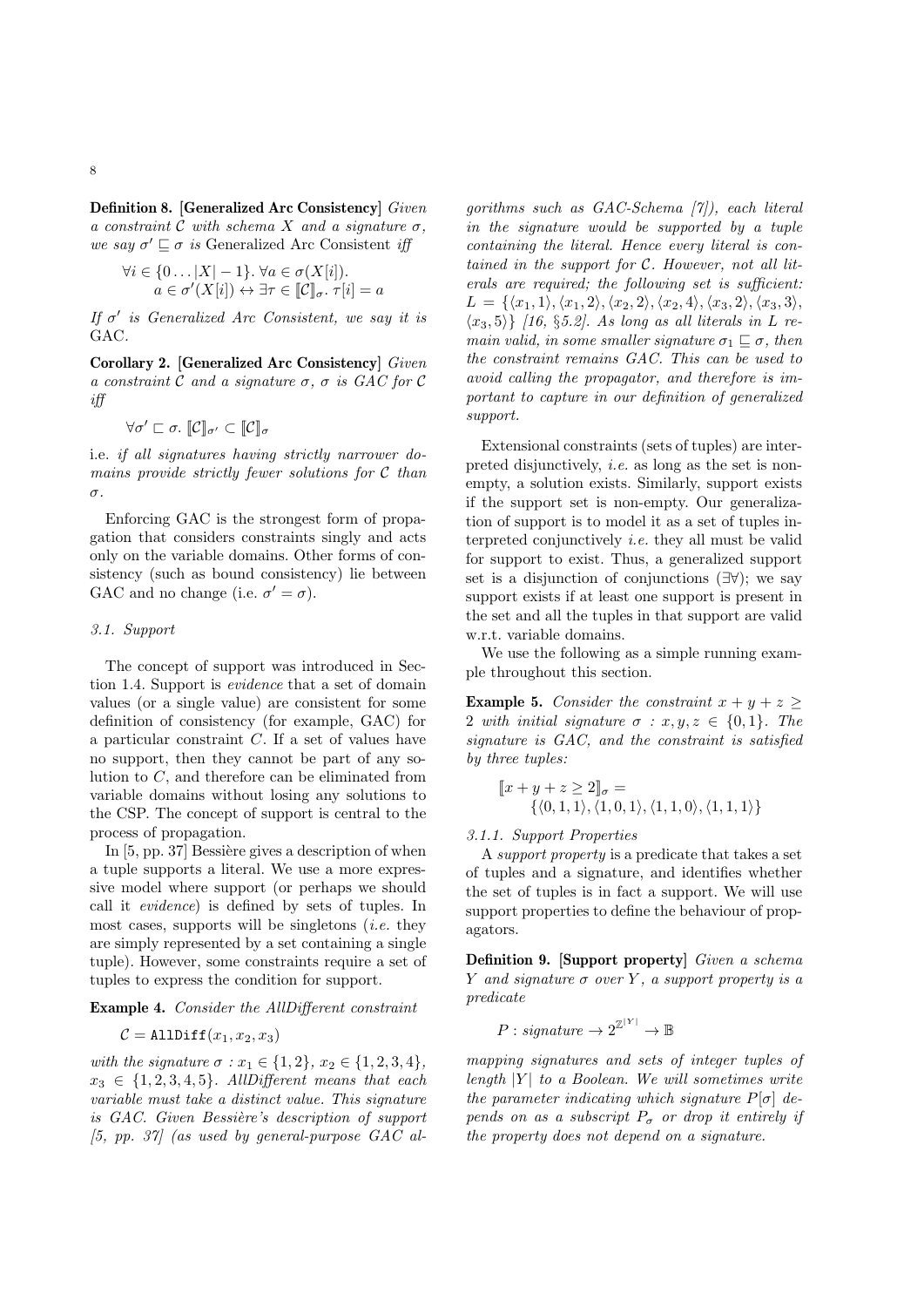Definition 10. [Support Set for a property  $P$ ] Given a schema Y and a signature  $\sigma$  over Y and a property of sets of Y-tuples,  $P_{\sigma}$  we define the support set for P to be the set:

$$
support_{(Y,\sigma)}(P) \stackrel{def}{=} \{S \subseteq Y - tuple_{\sigma} \mid P_{\sigma}(S) \land \forall S' \subset S. \neg P_{\sigma}(S')\}
$$

Note that support sets are minimal w.r.t. the property P since they contain no subset which also satisfies the property.

Consider Example 5, the constraint  $x+y+z \geq 2$ . One support property is the following.

$$
P_{\sigma}(S) \stackrel{def}{=} \exists \tau \in S.
$$
  

$$
\sum \tau \ge 2 \land \tau[0] = \min(\sigma(x))
$$

This property admits sets of tuples of any size as long as one tuple satisfies the constraint, and the value for  $x$  in that tuple is the minimum value in  $\sigma(x)$ . This support property corresponds to a propagator that prunes the minimum value of  $x$ whenever there is no supporting tuple containing it. To enforce GAC, two other properties would be required for y and z. The support set for  $P_{\sigma}$  is  $support_{\langle\langle x,y,z\rangle,\sigma\rangle}(P) = {\lbrace\langle0,1,1\rangle\rbrace}.$ 

A collection of properties is supported if they all are.

Definition 11. [Support for a collection of properties] If  $\mathcal{P} = \{P_1, \ldots, P_k\}$  is a collection of properties sharing schema Y and  $\sigma$  is a signature over Y, we write

$$
support_{(Y,\sigma)}(\mathcal{P}) \stackrel{def}{=} \forall P \in \mathcal{P}. support_{(Y,\sigma)}(P) \neq \emptyset
$$

## 3.1.2. Admissible Properties and Triggers

Our language for properties is unrestrained and allows us to specify properties that are not sensible for specifying propagators. Therefore an admissibility condition is required. We define padmissibility as follows.

**Definition 12.** [P-admissibility] We say a property P is p-admissible if it satisfies the following condition.

$$
\forall \sigma. \ \forall \sigma' \sqsubseteq \sigma. \forall S \subseteq Y - tuple_{\sigma}. (P_{\sigma}(S) \ \wedge \ S \subseteq Y - tuple_{\sigma'}) \Rightarrow P_{\sigma'}(S)
$$

In this case, we write  $p$ -admissible(P).

P-admissibility is a kind of stability condition on properties that guarantees that if a  $P_{\sigma}(S)$  holds and the domain is narrowed to  $\sigma'$ , but no tuple is lost from S because of the narrowing, then  $P_{\sigma'}(S)$ must also hold. In the implementation of dynamictriggered propagators [15], it is implicitly assumed that all supports are p-admissible.

Continuing example 5, the support property  $P_{\sigma}(S) \stackrel{def}{=} \exists \tau \in S. \sum \tau \geq 2 \wedge \tau[0] = \min(\sigma(x))$ is p-admissible:  $\sum \tau \geq 2$  does not depend on  $\sigma$ , and  $\tau[0] = \min(\sigma(x))$  can only be falsified under σ' when the value min( $\sigma(x)$ ) is not in  $\sigma'(x)$ . This means  $\tau$  is not in  $\langle x, y, z \rangle$ −tuple<sub>σ</sub>′ so the implication is trivially satisfied. Suppose  $S = \{ (0, 1, 1) \}.$ The only way  $P_{\sigma'}(S)$  can be false is if  $0 \notin \sigma'(x)$ . In this case, S contains a tuple that is not valid in  $\sigma'$ therefore the p-admissibility property is trivially true.

A constraint solver has a trigger mechanism which calls propagators when necessary. Each propagator registers an interest in domain events by placing triggers. For example, if a propagator placed a trigger on  $\langle x, a \rangle$ , then the removal of value a in  $\sigma(x)$  would cause the propagator to be called. (This is named a literal trigger [15], or neq event [25].)

In this paper, we focus on literal triggers which can be moved during search. We consider two different types of movable literal trigger: those which are restored as search backtracks (named dynamic literal triggers), and those which are not restored (named watched literals [15]).

The definition of p-admissibility allows the use of dynamic literal triggers, among other types. Watched literals are preferable to dynamic literal triggers because there is no need to restore them when backtracking, which saves space and time. However, it is not always possible to apply watched literals. We define an additional condition on properties named backtrack stability, which is sufficient to allow the use of watched literals.

Definition 13. [Backtrack Stability] We say a property  $P$  is backtrack stable if it satisfies the following condition.

$$
\forall S. \forall \sigma. \forall \sigma' \sqsubseteq \sigma. \nS \neq \emptyset \Rightarrow \nP_{\sigma'}(S) \Rightarrow P_{\sigma}(S)
$$

Backtrack stability states that any non-empty support S under  $\sigma'$  must remain a support for all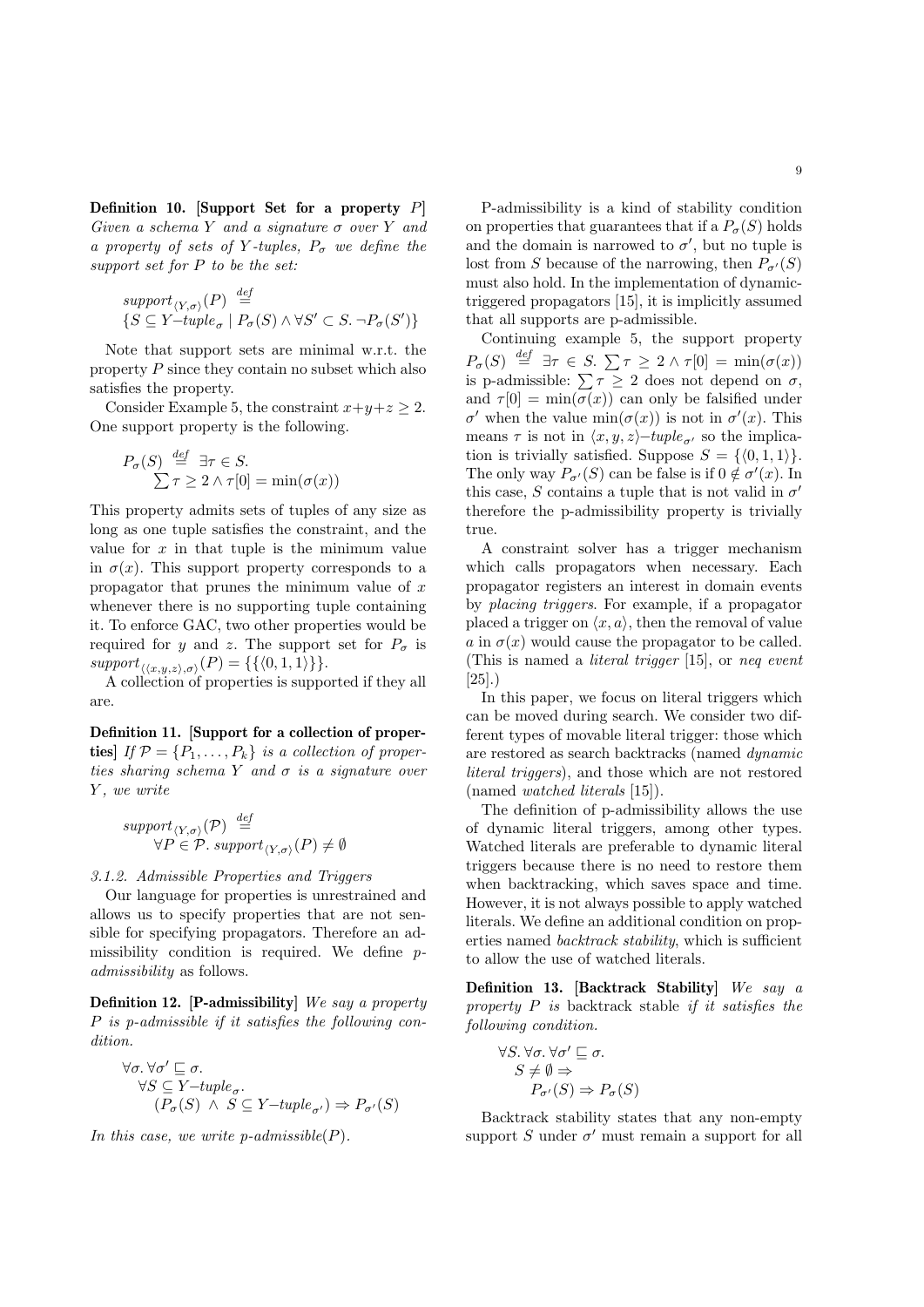signatures  $\sigma$  where  $\sigma$  is larger than  $\sigma'$ . This guarantees that a non-empty support S will remain valid as the search backtracks. The empty support indicates that the property is trivially satisfied; this support is not usually valid after backtracking, so it is excluded here.

Continuing example 5, the support property  $P_{\sigma}(S) \stackrel{def}{=} \exists \tau \in S. \sum \tau \ge 2 \wedge \tau[0] = \min(\sigma(x))$  is not backtrack stable because  $\min(\sigma(x))$  may not be the same as  $\min(\sigma'(x)).$ 

Backtrack stability is in fact too strong: it is not necessary for a support to remain valid for all larger signatures, it is only necessary for it to remain valid at signatures that are reachable on backtracking. However it is sufficient for the purposes of this paper.

Backtrack stability also depends on the form of properties. The element support properties presented in Section 4.1.1 are not backtrack stable. However, they can be reformulated to be backtrack stable, by dividing them up as we show in Section 4.1.2.

For some property  $P_{\sigma}(S)$  the support S is ev*idence* that the constraint corresponding to  $P$  is consistent. The intuition is that  $S$  remains valid evidence until domains are narrowed to the extent that  $S \nsubseteq Y - tuple_{\sigma'}$  (where  $\sigma' \subseteq \sigma$ ). This is an efficiency measure: a constraint solver can disregard the constraint corresponding to P until  $S \not\subseteq Y$ −tuple<sub>σ</sub>'.

For example, the property  $P_{\sigma}(S) \stackrel{def}{=} \forall b \notin$  $\sigma(j) \Delta \langle i, b \rangle \in S$  is not p-admissible when  $j \neq i$ .

Definition 14. [Properties True and False] We define the constant properties True and False by lifting them to functions of sets of tuples.

$$
True(S) = True
$$
  

$$
False(S) = False
$$

**Lemma 8.** [True singleton] For all Y and for every signature  $\sigma$  over Y,

$$
support_{\langle Y,\sigma\rangle}(True) = \{\emptyset\}
$$

Note, that it might be assumed that if any of the domains in  $\sigma$  are empty, then there should be no support, even for the True property. Checking for emptiness is not a function of support, but is done at a higher level.

**Lemma 9.** [False Empty] For all Y and for every signature  $\sigma$  over Y,

$$
support_{\langle Y,\sigma\rangle}(False)=\emptyset
$$

Corollary 3. [True and False are p-admissible] The properties True and False are p-admissible.

We can combine supports by taking the conjunctions or disjunctions of their properties.

Definition 15. We define the conjunction and disjunction of support properties as follows.

$$
(P \wedge Q)_{\sigma}(S) \stackrel{def}{=} P_{\sigma}(S) \wedge Q_{\sigma}(S)
$$
  

$$
(P \vee Q)_{\sigma}(S) \stackrel{def}{=} P_{\sigma}(S) \vee Q_{\sigma}(S)
$$

We state the following lemma without proof.

Lemma 10.  $\Lambda$  and  $\lor$  are p-admissible Given a schema Y and signature  $\sigma$  for Y and two padmissible properties P and Q, then  $(P \wedge Q)$  and  $(P \vee Q)$  are p-admissible as well.

## 3.1.3. Extensional Support for Literals

Definition 16. [Support Property (for a Literal)] Given a schema Y, a signature  $\sigma$  over Y, and a literal  $\langle i = a \rangle$ , then:  $\langle i = a \rangle$  denotes the property supporting this literal and is given by:

$$
\langle i = a \rangle (S) \stackrel{def}{=} \exists \tau \in S. \ \tau[i] = a
$$

The support set for  $\langle i = a \rangle$  is simply the set  $support_{\langle Y,\sigma\rangle}(\langle i=a\rangle).$ 

**Corollary 4.** If  $S \in support_{\langle Y, \sigma \rangle}(\langle i = a \rangle)$  then S is a singleton.

*Proof.* Assume  $S \in support_{\langle Y, \sigma \rangle}(\langle i = a \rangle)$  then  $\langle i = a \rangle (S)$  holds, *i.e.* we know  $\exists \tau \in S. \tau[i] = a$ . Thus  $|S| \geq 1$ . Now, we assume that  $|S| > 1$  and show a contradiction. There is at least one tuple in S, such that  $\tau[i] = a$ . If there is any other tuple  $\tau' \in S$  where  $\tau \neq \tau'$  then  $\langle i = a \rangle (S - \{\tau'\})$  holds as well, and since this set is smaller, S was not minimal and so was not a support as we assumed.  $\Box$ 

Lemma 11. [Literals are p-admissible] Given a schema Y and a signature  $\sigma$  on Y, if  $i \in$  ${0...|Y|-1}$  and  $a \in \sigma(Y[i])$  then  $\langle i = a \rangle$  is a p-admissible property.

*Proof.* Note that  $\langle i = a \rangle$  does not refer to  $\sigma$  at all and so is p-admissible. $\Box$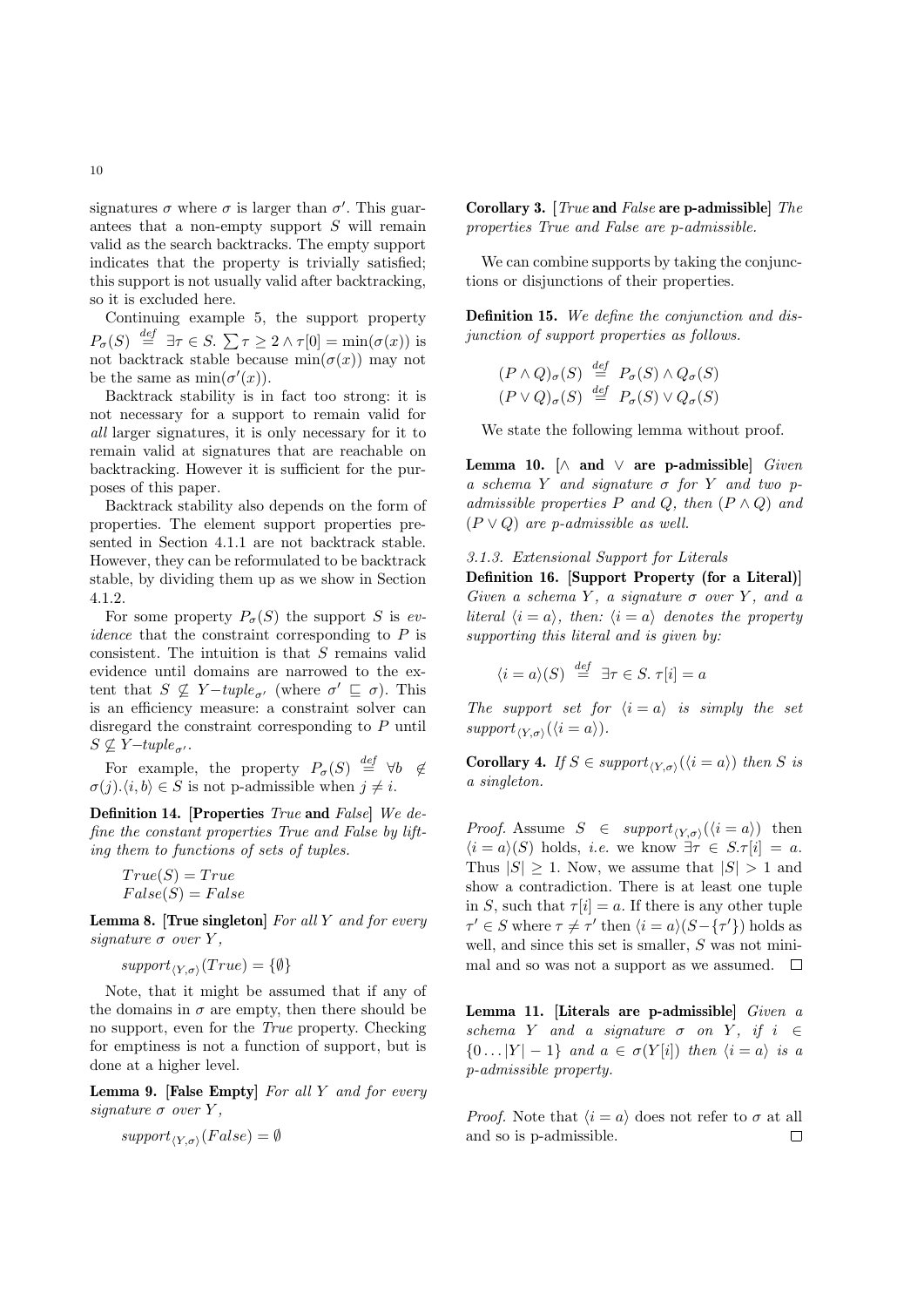#### 3.1.4. Generalized Support - Evidence

Literal support captures support for variablevalue pairs. Generalized support is support for some property not necessarily representable by a single tuple. Thus, if any tuple in a generalized support is lost, then the support no longer holds. In example 4 (GAC AllDifferent) we gave a list of literals as evidence that an AllDifferent constraint is GAC. A list of literals would be represented as a generalized support in our framework by using the support property for a literal (for each literal individually) then finding support for a collection of properties (as in Defn. 11).

Constraint solvers typically allow movable triggers to be placed on literals, so the connection between literals and our definition of generalized support is important for this paper. A generalized support may be less compact than the set of literals it represents. However, the implementation of a propagator may correctly place triggers on the set of literals. Generalized support is merely an abstraction used in our framework.

# 3.2. Soundness and Completeness of a Collection of Propagators

Propagators narrow domains to minimize the search space and provide evidence that the narrowed domains have not eliminated any solutions. Constraints may be implemented by a collection of propagators. To show that the propagators are correct with respect to the constraint they support we show they are sound and complete.

#### 3.2.1. Soundness

Soundness says that for the most restricted nonempty signatures (ones where all domains in the signature have been narrowed to a singleton) the propagator must be able to distinguish between the constraint being empty or inhabited by a single tuple. If support is non-empty at a singleton domain then the constraint must be true there as well. The definition of soundness presented here is related to the one in [27].

Definition 17. [Propagator Soundness] Given a  $constraint C with schema Y and a set of properties$  $\mathcal{P} = \{P_1, \dots, P_m\}$  we say  $\mathcal P$  is sound with respect to the constraint  $C$  if the following holds:

$$
\forall \sigma. \text{ singleton}(\sigma) \Rightarrow (support_{\langle Y, \sigma \rangle}(\mathcal{P}) \Rightarrow \llbracket C \rrbracket_{\sigma} \neq \emptyset)
$$

Thinking of support as evidence for truth, one might expect soundness to be characterized as follows:

$$
\forall \sigma. \ support_{\langle Y, \sigma \rangle}(\mathcal{P}) \Rightarrow \llbracket C \rrbracket_{\sigma} \neq \emptyset
$$

This is too strong. At a non-singleton signature, support is an approximation to truth. For example, even though a constraint may fail in a particular non-convex domain (i.e. the domain has gaps), a propagator that operates on domain bounds may not recognize the domain is not convex until the signature has been narrowed further.

## 3.2.2. Completeness

Completeness guarantees that if the extensional representation of a constraint is non-empty at a signature  $\sigma$  then there is support for the family of properties  $P$ . The wrinkle on this scheme is that the support may not exist at  $\sigma$  itself, but only at some refined  $\sigma' \sqsubseteq \sigma$ . If so, we insist that the constraint has not lost any tuples at the refined signature  $\sigma'$ .

Definition 18. [Propagator Completeness] Given a constraint C with schema Y and a set of properties  $\mathcal{P} = \{P_1, \dots, P_m\}$  we say  $\mathcal P$  is complete with respect to the constraint  $C$  if the following holds:

$$
\forall \sigma. \ [C]_{\sigma} \neq \emptyset \Rightarrow
$$
  
\n
$$
\exists \sigma' \sqsubseteq \sigma.
$$
  
\n
$$
[C]_{\sigma} \subseteq [C]_{\sigma'} \land support_{\langle Y, \sigma' \rangle}(\mathcal{P})
$$

If  $P$  is complete we write complete $(P)$ .

Theorem 1. [Local Completeness] Given a set of properties  $\mathcal{P} = \{P_1, \dots, P_k\}$  defined over schema Y, if each singleton  $\{P_i\}$  is complete then  $P$  is complete.

*Proof.* If  $P$  is supported at  $\sigma$ , then use witness  $\sigma$  for  $\sigma'$  and completeness trivially holds. Suppose there is no support for  $\mathcal P$  at  $\sigma$  where  $\llbracket C \rrbracket_{\sigma} \neq \emptyset$ . Choose one of the  $P_i \in \mathcal{P}$  such that  $\neg support_{\langle Y,\sigma\rangle}(P_i)$  and let  $\sigma',\sigma' \sqsubset \sigma$  be the signature claimed to exist in the proof of completeness of  $P_i$ . By completeness of  $\{P_i\}$ ,  $\llbracket C \rrbracket_{\sigma} \subseteq \llbracket C \rrbracket_{\sigma'}$ . If there is support for  $P$  at  $\sigma'$  then  $P$  is complete. If not, iterate this process by choosing another  $P_k \in \mathcal{P}$  that is not supported at  $\sigma'$ . The fixed-point of this process must yield a signature  $\hat{\sigma}$  such that support<sub> $\langle X,\hat{\sigma}\rangle$ </sub> $(\mathcal{P})$ . The fixed-point exists because  $\Box$ is a well-founded relation on signatures. $\Box$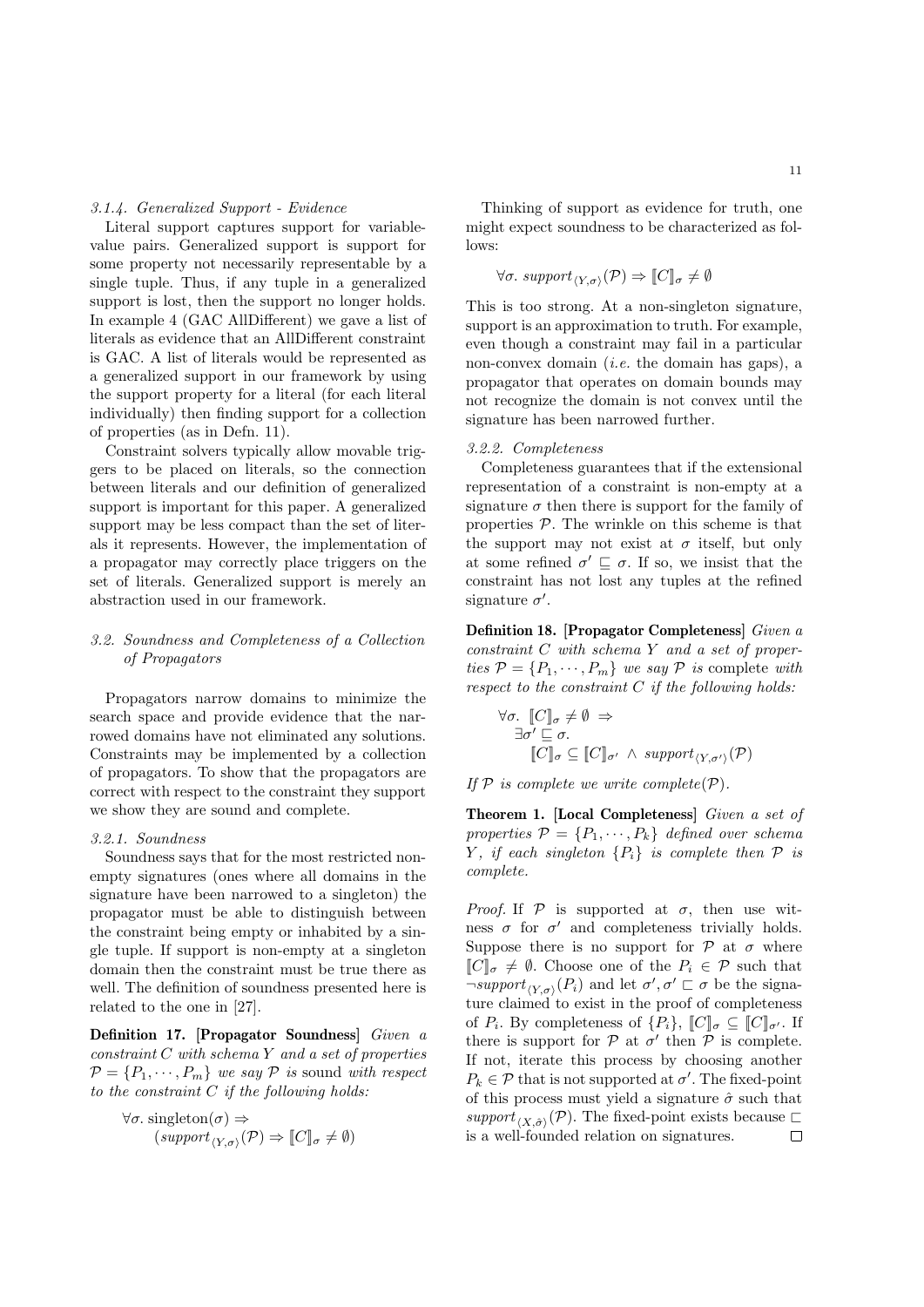Our definition of completeness ensures that a propagator derived from a support property does not fail early, therefore it is merely a correctness property. It is similar in intention to Maher's definition of weak completeness [21], although Maher's definition only applies to singleton domains.

Soundness and completeness as defined here are the minimum conditions required for a propagator to operate correctly, thus popular notions of consistency such as GAC, bound $(\mathbb{Z})$  and bound $(\mathbb{R})$  are sound and complete, and therefore are supported in our framework. Soundness and completeness are satisfied by very simple support properties such as:

$$
P_{\sigma}(S) \stackrel{def}{=} (\neg \text{singleton}(\sigma) \to S \neq \emptyset)
$$
  

$$
\land (\text{singleton}(\sigma) \to \llbracket C \rrbracket_{\sigma} \neq \emptyset)
$$

This property corresponds to a propagator that waits until all variables are assigned before checking the constraint. Any practical propagator is stronger than this.

Soundness and completeness are not the only options for characterizing the correctness of a set of generalized support properties. For example, in [15] it is shown that a set of properties imply the domain is GAC. Other forms of consistency such as bound consistency could also serve as correctness conditions for a set of properties.

# 3.3. Formal Development of Constraint Propagators

The methodology for formal development of propagators for a constraint  $C$  is as follows:

- i. Describe a set of support properties ( $\mathcal{P}$  =  $\{P_1,\ldots,P_k\}$  that characterize constraint C and prove that they are p-admissible.
- ii. For each property  $P_i$ , give a constructive proof of the propagation schema given in Def. 19. The computational content of these proofs gives a correct-by-construction algorithm for each propagator.
- iii. Prove the soundness and completeness of  $P$ with respect to  $C$ . This shows the collection of propagators are correct w.r.t. the constraint C. This proof often reuses the propagation schema proofs.

#### 3.3.1. The Propagation Schema

We present the following schematic formula whose constructive proofs capture the methods of generating support for a particular property P.

Definition 19. [Propagation Schema] Given a signature  $\sigma$ , a schema X, and a p-admissible property P, constructive proofs of the following statement yield a propagator for P.

> $\forall S \in support_{\langle X, \sigma \rangle}(P).$  $\forall \sigma_1 \sqsubseteq \sigma$ . nonempty $(\sigma_1) \Rightarrow$  $S \notin support_{\langle X, \sigma_1 \rangle}(P) \Rightarrow$ findNewSupport $(X, P, \sigma_1)$  $\vee$  noNewSupport $(X, P, \sigma_1)$

When an existing support  $S$  has been lost in a signature  $\sigma_1 \sqsubseteq \sigma$ , a new support and a new signature  $\sigma_2 \sqsubseteq \sigma_1$  are found in findNewSupport. Otherwise, noNewSupport states that there is no new support to be found.

findNewSupport
$$
(X, P, \sigma_1)
$$
  $\stackrel{def}{=} \newline (\exists \sigma_2 \sqsubseteq \sigma_1.\text{ nonempty}(\sigma_2) \land \exists S' \in support_{\langle X, \sigma_2 \rangle}(P).\newline \forall \sigma_3.\sigma_2 \sqsubset \sigma_3 \sqsubseteq \sigma_1 \Rightarrow support_{\langle X, \sigma_3 \rangle}(P) = \emptyset)$ 

noNewSupport
$$
(X, P, \sigma_1)
$$
 and  
\n $\forall \sigma_2 \sqsubseteq \sigma_1$ . nonempty $(\sigma_2) \Rightarrow$   
\n $support_{(X, \sigma_2)}(P) = \emptyset$ 

We are interested in constructive proofs<sup>2</sup> of the propagator schema when  $P$  is instantatied to individual support properties.

Given a p-admissible support property  $P$ , a constructive proof of the propagator schema yields a function that takes as input a set  $S$ , evidence that  $S \in support_{\langle X, \sigma \rangle}(X)$ , a signature  $\sigma_1$  and evidence that  $\sigma_1 \subseteq \sigma$ , evidence that  $S \notin support_{\langle X, \sigma_1 \rangle}(P)$ and returns one of two items:

- i.) a new signature  $\sigma_2$ , together with evidence that  $\sigma_2 \sqsubseteq \sigma_1$ , a set of tuples S' and evidence that  $S' \in support_{\langle X, \sigma_2 \rangle}(P)$  and evidence that  $\sigma_2$  is maximal.
- ii.) Evidence that there is no support for P in  $\sigma_1$ or for any smaller signature.

Lemma 12. [non-empty in propagation schema] In the propagation schema, if we assume the antecedent  $S \notin support_{\langle X, \sigma_1 \rangle}(P)$  for  $\sigma_1 \subseteq \sigma$  then  $S \neq \emptyset$ .

<sup>2</sup>There is a classical proof of propagator schema that is independent of the property  $P$  and carries no interesting computational content.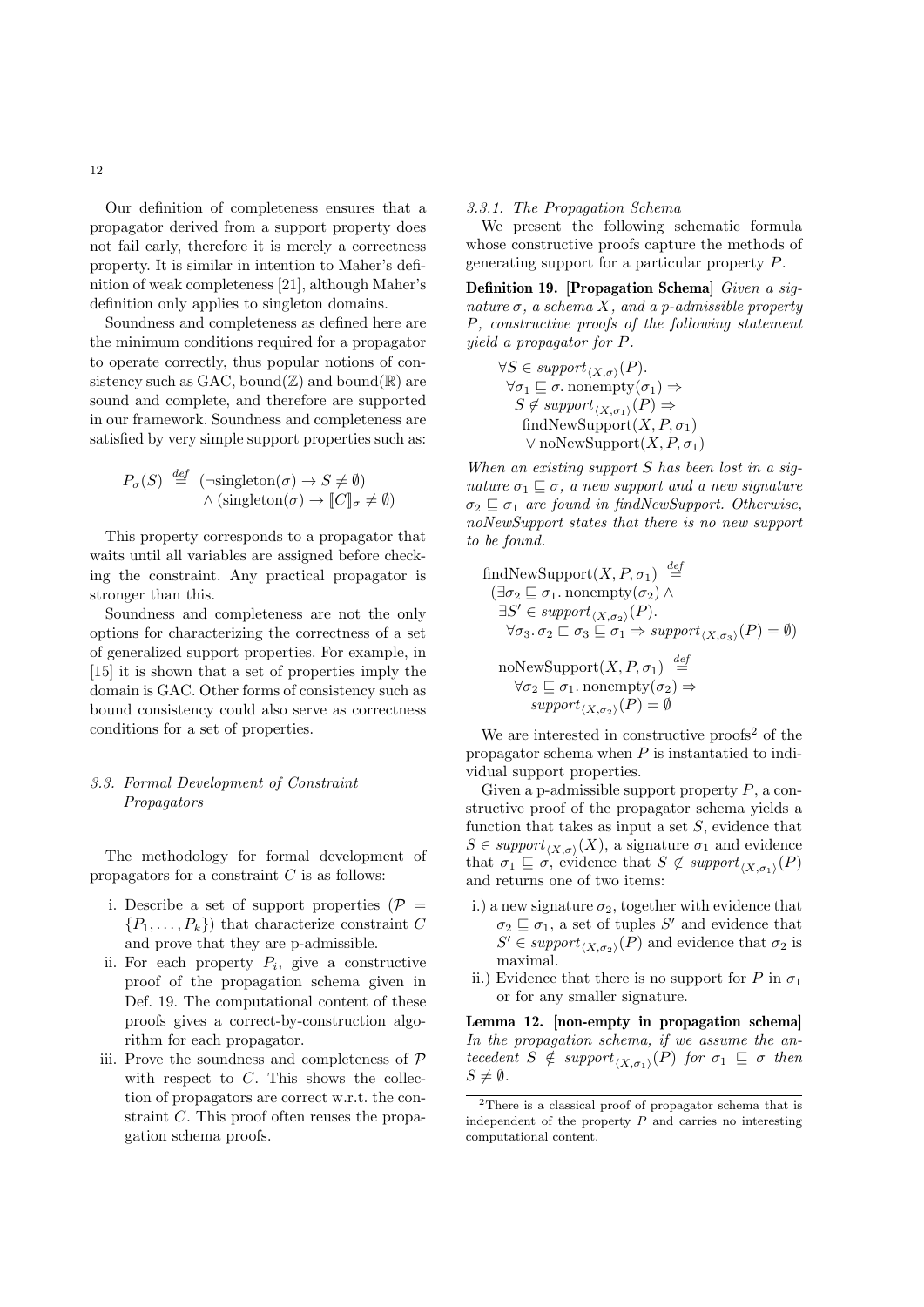*Proof.* Because property  $P$  is p-admissible, if we have  $\emptyset \in support_{\langle X, \sigma \rangle}(P)$  then  $\forall \sigma_1 \subseteq \sigma. \emptyset \in$  $support_{\langle X,\sigma_1\rangle}(P).$  $\Box$ 

## 4. Generating Propagators

In this section we present three case studies of applying our methodology.

## 4.1. A Propagator for the Element Constraint

The element constraint is widely useful in specifying a large class of constraint problems. It has the form element $(X, y, z)$  where X is a vector of variables and  $y$  and  $z$  are variables. The meaning of the element constraint is the set of all coherent tuples on the schema  $\langle X \cdot y \cdot z \rangle$  of the following form.

$$
\tau = \langle v_1, \cdots, v_{i-1}, j, v_{i+1}, \cdots, v_k, i, j \rangle
$$

Thus,  $\tau[k+1] = i$  indexes  $\langle v_1, \dots, v_k \rangle$  and  $\tau[k+1]$  $2] = \tau[i].$ 

## Definition 20. [Element Semantics]

$$
\begin{aligned} \llbracket \mathtt{element}(X, y, z) \rrbracket_{\sigma} &= \langle \langle X \cdot y \cdot z \rangle, R \rangle \\ \text{where} \\ R &= \{ \tau \in \langle X \cdot y \cdot z \rangle - tuple_{\sigma} \mid \\ k &= |X| \land \tau[k+1] \in \{1..k\} \\ \land \tau[k+2] &= \tau[\tau[k+1]] \} \end{aligned}
$$

The element constraint is widely used because it represents the very basic operation of indexing a vector [18]. For example, Gent et al. model Langford's number problem and quasigroup table generation problems using element [15].

In [15, pp. 188] three properties to establish GAC for the element constraint are characterized. We restate theorem 1 from that paper here:

Theorem 2. [Theorem 1 of reference [15]] Given a constraint of the form  $Element(X, y, z)$ , domains given by a signature  $\sigma$  are Generalized Arc Consistent if and only if all of the following hold.

$$
\forall i \in \sigma(y). \ \sigma(y) = \{i\} \Rightarrow \sigma(X[i]) \subseteq \sigma(z) \ (1)
$$

$$
\forall i \in \sigma(y). \ \sigma(X[i]) \cap \sigma(z) \neq \emptyset \tag{2}
$$

$$
\sigma(z) \subseteq \bigcup_{i \in \sigma(y)} \sigma(X[i]) \tag{3}
$$

#### 4.1.1. Support Properties

Each of the three properties above can be characterized as support properties.

Definition 21. [Element Support Properties] With a schema  $X$  and variables  $y$  and  $z$  and a signature  $\sigma$ , there are three properties corresponding to three propagators for establishing GAC for the element constraint  $\text{Element}(X, y, z)$ . Let k be |X|, then k+ 1 is the index of y and  $k + 2$  is the index of z in the schema  $(X \cdot y \cdot z)$ .

$$
P_1[\sigma](S) \stackrel{def}{=} \n(\exists i, j \in \sigma(y).\n i \neq j \land \langle k+1, i \rangle \in S \land \langle k+1, j \rangle \in S) \n\lor \forall i \in \sigma(y). \forall a \in \sigma(X[i]). \langle k+2, a \rangle \in S \nP_2[\sigma](S) \stackrel{def}{=} \forall i \in \sigma(y). \exists a \in \sigma(z). \n\langle i, a \rangle \in S \land \langle k+2, a \rangle \in S \nP_3[\sigma](S) \stackrel{def}{=} \forall a \in \sigma(z). \exists i \in \sigma(y). \n\langle i, a \rangle \in S \land \langle k+1, i \rangle \in S
$$

Note that for property  $P_1$ , the first disjunct is true iff the domain of the index variable  $y$  has more than one element,  $|\sigma(y)| > 1$ . Support for this disjunct is a pair of literals  $\langle k + 1, i \rangle$  and  $\langle k+1, j \rangle$  where  $i, j \in \sigma(y), i \neq j$ .<sup>3</sup> Logically,  $(\exists i, j \in \sigma(y), i \neq j)$  is equivalent, but for our purposes we must provide p-admissible support. Once the domain of the index variable is a singleton  $(\sigma(y) = \{i\})$ , the second disjunct of  $P_1$  may be satisfied. This disjunct is supported by a set of  $|\sigma(X[i])|$  literals of the form  $\langle k + 2, a \rangle$ , one literal for each  $a \in \sigma(X[i])$ . This is evidence for  $\sigma(X[i]) \subseteq \sigma(z)$  since  $k + 2$  is the index of z in the schema  $(X \cdot y \cdot z)$ .

Property  $P_2$  is supported iff  $\sigma(X[i]) \cap \sigma(z)$  is non-empty for every  $i \in \sigma(y)$ . The support is 2m literals where  $m = |\sigma(y)|$ , two for each  $i \in \sigma(y)$ . These have the form  $\langle i, a \rangle$  and  $\langle k + 2, a \rangle$  where a is some value in  $\sigma(z)$ . If there is no support, then  $\sigma(X[i]) \cap \sigma(z) = \emptyset.$ 

Property  $P_3$  is supported iff  $\sigma(z) \subseteq \bigcup_{i \in \sigma(y)}$  $\sigma(X[i])$ . The support is a set of 2m literals where  $m = |\sigma(z)|$ , two for each  $a \in \sigma(z)$ . The literals have the form  $\langle i, a \rangle$  and  $\langle k + 1, i \rangle$  where i is some value in  $\sigma(y)$ . If there is no support then for some  $a \in \sigma(z)$ , for all  $i \in \mathcal{A} \not\in \sigma(X[i])$ .

<sup>3</sup>This specification corresponds to a set of dynamic literal triggers [15]. Ideally a static assignment trigger would be used for  $P_1$ , which would trigger the propagator when y is assigned. However, assignment triggers are outside the scope of this paper.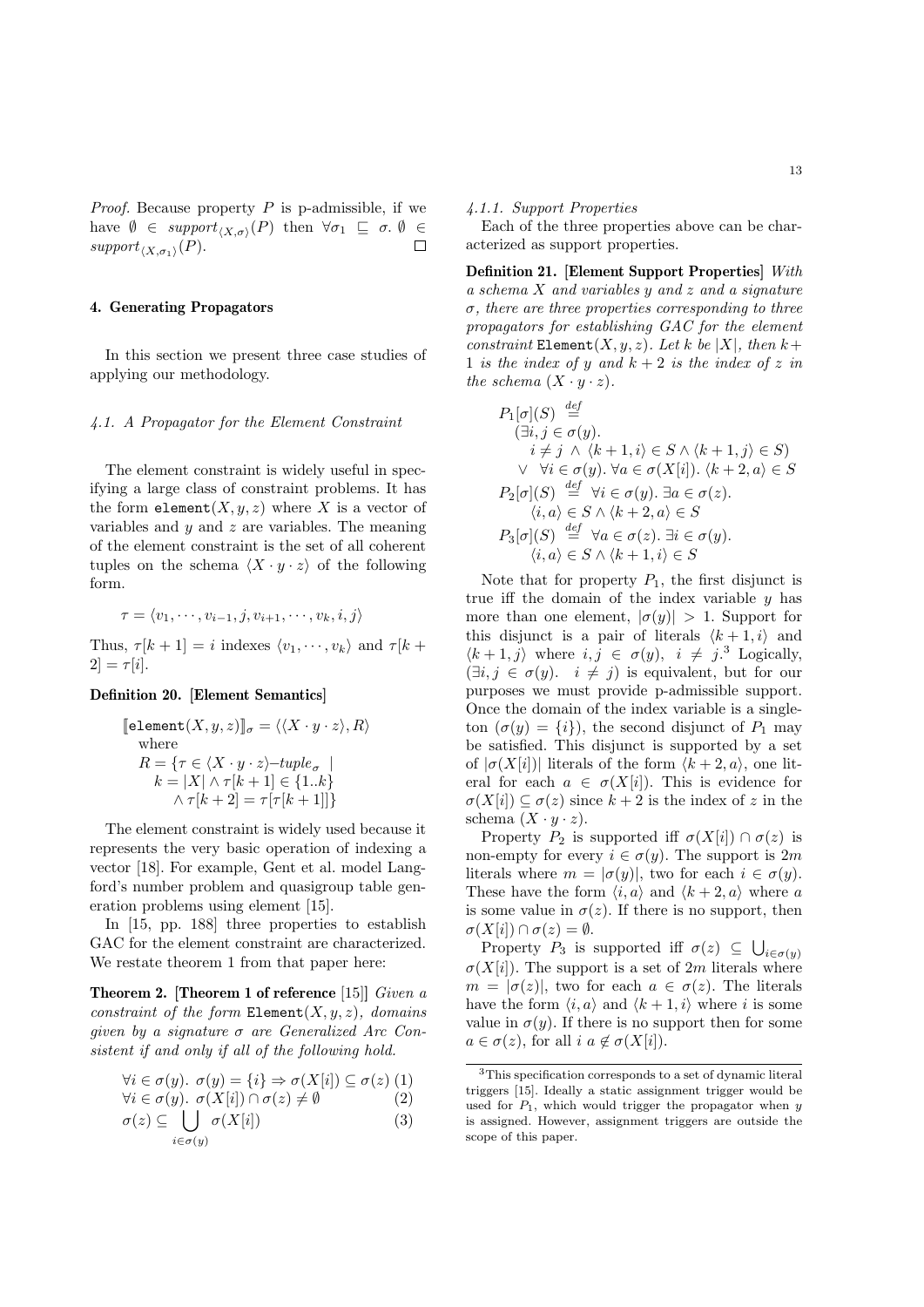It is easy to prove that the three properties act as intended:

**Theorem 3.** Given a signature  $\sigma$ , we have:

- (1) is true if and only if ∃S. P1[σ](S)
- $-$  (2) is true if and only if ∃S.  $P_2[σ](S)$
- (3) is true if and only if ∃S. P3[σ](S)

Proof. The if directions are all easy. For (1), if the first disjunct of  $P_1$  is satisfied then  $|\sigma(y)| > 1$  so (1) is vacuous. If the second disjunct is satisfied, it ensures that  $\sigma(X[i]) \subseteq \sigma(z)$ . If  $P_2(S)$  is true then, for each element of the domain of the index variable y, there is a value  $a \in \sigma(X[i]) \cap \sigma(z)$ , establishing (2). If  $P_3(S)$  is true then, for any value a in  $\sigma(z)$  there is a value i of the index variable with  $a \in \sigma(X[i])$ , proving that (3) holds.

For Only if, first suppose that (1) is true. If  $|\sigma(y)| > 1$  then we can find i, j to satisfy the first disjunct of  $P_1$ , and set  $S = \{ \langle k+1, i \rangle, \langle k+1, j \rangle \}.$ Otherwise, we have  $\sigma(y) = \{i\}$  and  $\sigma(X[i]) \subseteq$  $\sigma(z)$ . We can thus set  $S = \{ (k+2, a) | a \in$  $\sigma(X[i])\}.$ 

Suppose (2) is true. We have  $\sigma(X[i]) \cap \sigma(z) \neq \emptyset$ for each  $i \in \sigma(y)$ . So for each i there is thus some  $a_i$  with  $a_i \in \sigma(X[i]) \cap \sigma(z)$ . We can thus set  $S =$  $\{\langle i, a_i \rangle, \langle k + 2, a_i \rangle | i \in \sigma(y)\}.$ 

Suppose (3) is true. Since 
$$
\sigma(z) \subseteq \bigcup_{i \in \sigma(y)} \sigma(X[i]),
$$

we have for each  $a \in \sigma(z)$  some  $i_a$  such that  $i_a \in \sigma(y)$  and  $a \in \sigma(X[i_a])$ . We can thus set  $S = \{ \langle i_a, a \rangle, \langle k + 1, i_a \rangle \mid a \in \sigma(z) \}.$  $\Box$ 

## 4.1.2. P-admissibility and Backtrack Stability

Following our methodology, we first prove that properties  $P_1$ ,  $P_2$  and  $P_3$  are p-admissible.

## Lemma 13.  $[P_1]$  is p-admissible

 $p$ -admissible( $P_1$ )

*Proof.* We case split on the disjuncts of  $P_1$ . The first disjunct requires distinct values  $i, j \in \sigma(y)$ . Assuming  $S \subseteq \langle X \cdot y \cdot z \rangle$ -tuple<sub>σ'</sub>,  $i, j \in \sigma'(y)$  because the two necessary literals are in  $S$ , therefore  $P_1[\sigma'](S)$  holds.

For the second disjunct of  $P_1$ , since  $\sigma' \subseteq \sigma$ we can see that  $\sigma'(y) \subseteq \sigma(y)$  and  $\forall i$ .  $\sigma'(X[i]) \subseteq$  $\sigma(X[i])$ , therefore all necessary literals are present in S and  $P_1[\sigma'](S)$  holds.  $\Box$ 

Lemma 14.  $[P_2]$  is p-admissible

 $p$ -admissible( $P_2$ )

Proof. Since  $\sigma' \sqsubseteq \sigma$ ,  $\sigma'(y) \subseteq \sigma(y)$  therefore there are fewer (or the same) values of  $i$  to consider under  $\sigma'$ . Assuming  $S \subseteq \langle X \cdot y \cdot z \rangle$ -tuple<sub> $\sigma'$ </sub>, for each  $i, \langle k+2, a \rangle \in S$  therefore  $a \in \sigma'(z)$  and  $P_2[\sigma'](S)$  $\Box$ holds.

## Lemma 15.  $[P_3]$  is p-admissible

 $p$ -admissible( $P_3$ )

Proof. The proof is the same as above, with z and y exchanged, i and a exchanged, and  $k+1$  substituted for  $k + 2$ .  $\Box$ 

 $P_1, P_2$  and  $P_3$  are not backtrack stable according to Def. 13. However,  $P_2$  and  $P_3$  can be straightforwardly reformulated to be backtrack stable: the universal quantifier is expanded to a conjunction using the initial signature, then each conjunct is made into an individual property, subscripted by i or a respectively. For example,  $P_2$  is transformed as follows.

$$
P_{2,i}[\sigma](S) \stackrel{def}{=} i \in \sigma(y) \Rightarrow
$$
  
\n
$$
(\exists a \in \sigma(z). \langle i, a \rangle \in S \land \langle k+2, a \rangle \in S)
$$

Each of these smaller properties then requires two literals as support, or (if  $i \notin \sigma(y)$ ) the empty set, and they are backtrack stable.  $P_1$  can be reformulated to be backtrack stable, by expanding out the universal quantifiers in the same way as for P<sub>2</sub>. P<sub>1</sub> would be subscripted by i and  $a, \forall i \in \sigma(y)$ replaced with  $i \in \sigma(y) \Rightarrow$ , and the same for  $\forall a \in \sigma(X[i])$ . These reformulations give a large set of properties, so for the sake of simplicity we use the original  $P_1$ ,  $P_2$  and  $P_3$ .

#### 4.1.3. Proofs of the Propagation Schema

Now that we have established p-admissibility for each of  $P_1$ ,  $P_2$  and  $P_3$  we prove the instances of the propagator schema for each of them.

**Theorem 4** ( $P_1$  Support Generation). We consider  $P_1$  on constraint Element $(X, y, z)$ . We claim that Def. 19 (propagation schema) holds for  $P_1$ .

Proof. Let C be an element constraint of the form Element $(X, y, z)$  where  $|X| = k$  and let  $\sigma$  and  $\sigma_1$ be signatures mapping the variables in  $X,y,z$  to their respective domains. We claim the following:

$$
\forall S \in support_{(X,y,z,\sigma)}(P).
$$
  
\n
$$
\forall \sigma_1 \sqsubseteq \sigma. \text{ nonempty}(\sigma_1) \Rightarrow
$$
  
\n
$$
S \notin support_{(X,y,z,\sigma_1)}(P) \Rightarrow
$$
  
\nfindNewSupport
$$
(X,y.z, P, \sigma_1)
$$
  
\n
$$
\lor \text{noNewSupport}(X,y.z, P, \sigma_1)
$$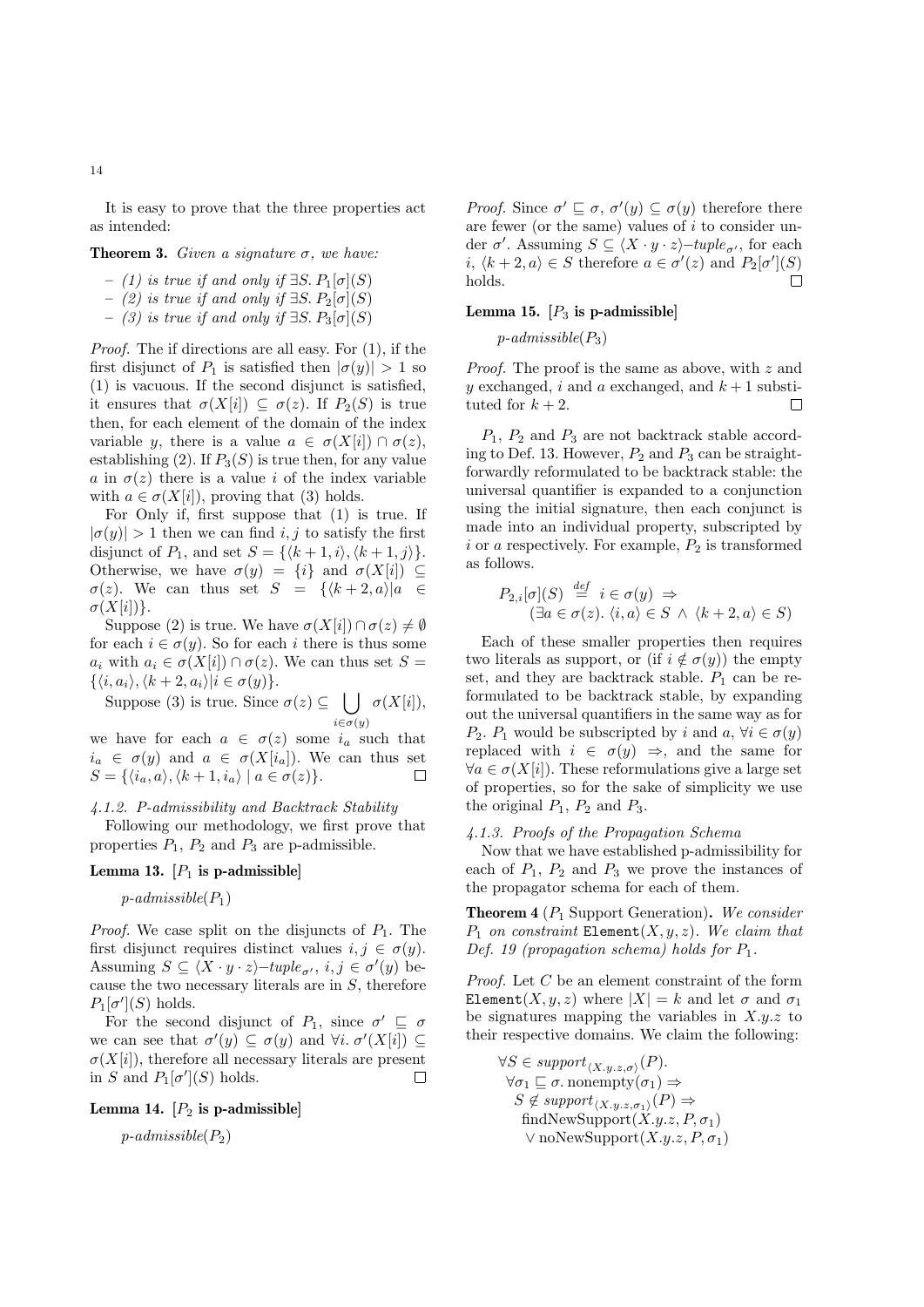findNewSupport
$$
(X.y.z, P, \sigma_1)
$$
  $\stackrel{def}{=} (\exists \sigma_2 \sqsubseteq \sigma_1 \text{. nonempty}(\sigma_2) \land \exists S' \in support_{\langle X.y.z, \sigma_2 \rangle}(P).$   
 $\forall \sigma_3. \sigma_2 \sqsubset \sigma_3 \sqsubseteq \sigma_1 \Rightarrow support_{\langle X.y.z, \sigma_3 \rangle}(P) = \emptyset)$ 

noNewSupport
$$
(X.y.z, P, \sigma_1)
$$
  $\stackrel{def}{=} \forall \sigma_2 \sqsubseteq \sigma_1$ . nonempty $(\sigma_2) \Rightarrow$   
  $support_{\langle X.y.z, \sigma_2 \rangle}(P) = \emptyset$ 

The proof consists of constructing  $\sigma_2$  and S' for all cases, given  $\sigma_1$ . When  $\sigma_2 \subset \sigma_1$ , we also prove that  $\sigma_2$  is maximal (*i.e.* there exists no  $\sigma_3$ ).

$$
|\sigma_1(y)| > 1 \Rightarrow
$$
  
\n
$$
S' = \{ \langle k+1, \min(\sigma_1(y)) \rangle, \langle k+1, \max(\sigma_1(y)) \rangle \}
$$
  
\n
$$
\wedge \sigma_2 = \sigma_1
$$
  
\n
$$
\sigma_1(y) = \{i\} \Rightarrow
$$
  
\n
$$
\sigma_2(X[i]) = \sigma_1(z) \cap \sigma_1(X[i])
$$
  
\n
$$
\wedge (\forall x \in \langle X \cdot y \cdot z \rangle. x \neq X[i] \Rightarrow
$$
  
\n
$$
\sigma_2(x) = \sigma_1(x)
$$
  
\n
$$
\wedge S' = \bigcup_{b \in \sigma_2(X[i])} \{ \langle k+2, b \rangle \}
$$

For the second case above, it remains to be shown that  $\sigma_2$  is nonempty and maximal. We prove that  $\sigma_2$  is maximal. For all values  $b \in \sigma_2(X[i])$ , a supporting literal  $\langle z, b \rangle$  is required in S'. Therefore,  $P_1$ implies that  $\sigma_2(X[i]) \subseteq \sigma_2(z)$ , hence  $\sigma_2(X[i]) =$  $\sigma_1(z) \cap \sigma_1(X[i])$  is maximal. For all other variables  $w, \sigma_2(w) = \sigma_1(w)$ , therefore  $\sigma_2$  is maximal under ⊑.

If  $\sigma_2(X[i]) = \emptyset$  (i.e.  $\sigma_1(z) \cap \sigma_1(X[i]) = \emptyset$ ),  $\sigma_2$ is empty. Since  $\sigma_2$  is the maximal one which satisfies  $P_1$ , the second disjunct (noNewSupport) of the consequent of the schema holds.  $\Box$ 

**Theorem 5** ( $P_2$  Support Generation). We consider  $P_2$  on constraint Element $(X, y, z)$ . We claim that Def. 19 (propagation schema) holds for  $P_2$ .

*Proof.* Let  $k = |X|$ , and  $\sigma_1$  and  $\sigma_2$  be signatures mapping the variables in  $X.y.z$  to their respective domains. The proof is by constructing  $\sigma_2$  and  $S'$ to satisfy the first disjunct of the consequent of the schema.

$$
\sigma_2(y) = \{i \in \sigma_1(y) \mid \exists a \in \sigma_1(z). a \in \sigma_1(X[i])\}
$$
  
\n
$$
\forall x \in \langle X.z \rangle \sigma_2(x) = \sigma_1(x)
$$
  
\n
$$
S' = \bigcup_{i \in \sigma_2(y)} \{ \langle i, a \rangle, \langle k + 2, a \rangle \}
$$

 $\sigma_2$  is maximal: the constructed  $\sigma_2$  is identical to  $\sigma_1$  except for the set  $\sigma_2(y)$ . For each value i of  $\sigma_2(y)$ ,  $P_2$  requires that there exists a value a in the domains of  $X[i]$  and z.  $\sigma_2(y)$  is the maximal subset

of  $\sigma_1(y)$  which satisfies this condition, therefore  $\sigma_2$ is maximal under ⊑.

If  $\sigma_2$  is empty, then (since  $\sigma_2$  is maximal) the second disjunct of the consequent of the schema holds.  $\Box$ 

**Theorem 6** ( $P_3$  Support Generation). We consider  $P_3$  on constraint Element $(X, y, z)$ . We claim that Def. 19 (propagation schema) holds for  $P_3$ .

*Proof.* Let  $k = |X|$ , and  $\sigma_1$  and  $\sigma_2$  be signatures mapping the variables in  $X.y.z$  to their respective domains. The proof is by constructing  $\sigma_2$  and  $S'$ to satisfy the first disjunct of the consequent of the schema.

$$
\sigma_2(z) = \{a \in \sigma_1(z) \mid \exists i \in \sigma_1(y). a \in \sigma_1(X[i])\}
$$
  
\n
$$
\forall x \in X. y. \sigma_2(x) = \sigma_1(x)
$$
  
\n
$$
S' = \bigcup_{a \in \sigma_2(z)} \{ \langle i, a \rangle, \langle k+1, i \rangle \}
$$

The constructed  $\sigma_2$  is identical to  $\sigma_1$  except for the set  $\sigma_2(z)$ . For each value a of  $\sigma_2(z)$ ,  $P_3$  requires that there exists an index i such that  $a \in \sigma_2(X[i])$ and  $i \in \sigma_2(y)$ .  $\sigma_2(z)$  is the maximal subset of  $\sigma_1(y)$ which satisfies this condition, therefore  $\sigma_2$  is maximal under ⊑.

If  $\sigma_2$  is empty, then (since  $\sigma_2$  is maximal) the second disjunct of the consequent of the schema holds.  $\Box$ 

## 4.1.4. Soundness and Completeness

Now we prove that the conjunction of the element support properties (Def. 21) is sound and complete using the semantics of element (Def. 20). We will write  $P_e$  for the set  $\{P_1, P_2, P_3\}.$ 

## Lemma 16.  $[P_e]$  is sound]

$$
\forall \sigma. \text{ singleton}(\sigma) \Rightarrow
$$

$$
(support_{\langle X, y, z, \sigma \rangle}(P_e) \Rightarrow \llbracket \text{element}(X, y, z) \rrbracket_{\sigma} \neq \emptyset)
$$

*Proof.* Let  $\sigma$  be an arbitrary singleton signature. Since  $\sigma$  is a singleton it encodes a single tuple (say  $\tau$ ). Assume  $support_{\langle X,y,z,\sigma\rangle}(P_e)$  holds. That is, supports for  $P_1[\sigma], P_2[\sigma]$  and  $P_3[\sigma]$  are non empty. Now, consider  $P_1$ . Since  $|\sigma(y)|$  = 1 we know the first disjunct can not hold and so we must have support for the second. Since  $\sigma(y) \neq \emptyset$  we know that there is a single tuple supporting the second disjunct of  $P_1$  and since  $|\sigma(X[i])| = 1$ , to support  $P_1$ ,  $\tau$  must have the form  $\langle x_1, \dots, x_{i-1}, a, x_{i+1}, \dots, x_k, i, a \rangle$ . This same tuple supports  $P_2$  and  $P_3$ . This tuple is clearly in [element $(X, y, z)$ ]<sub>σ</sub> and so soundness holds.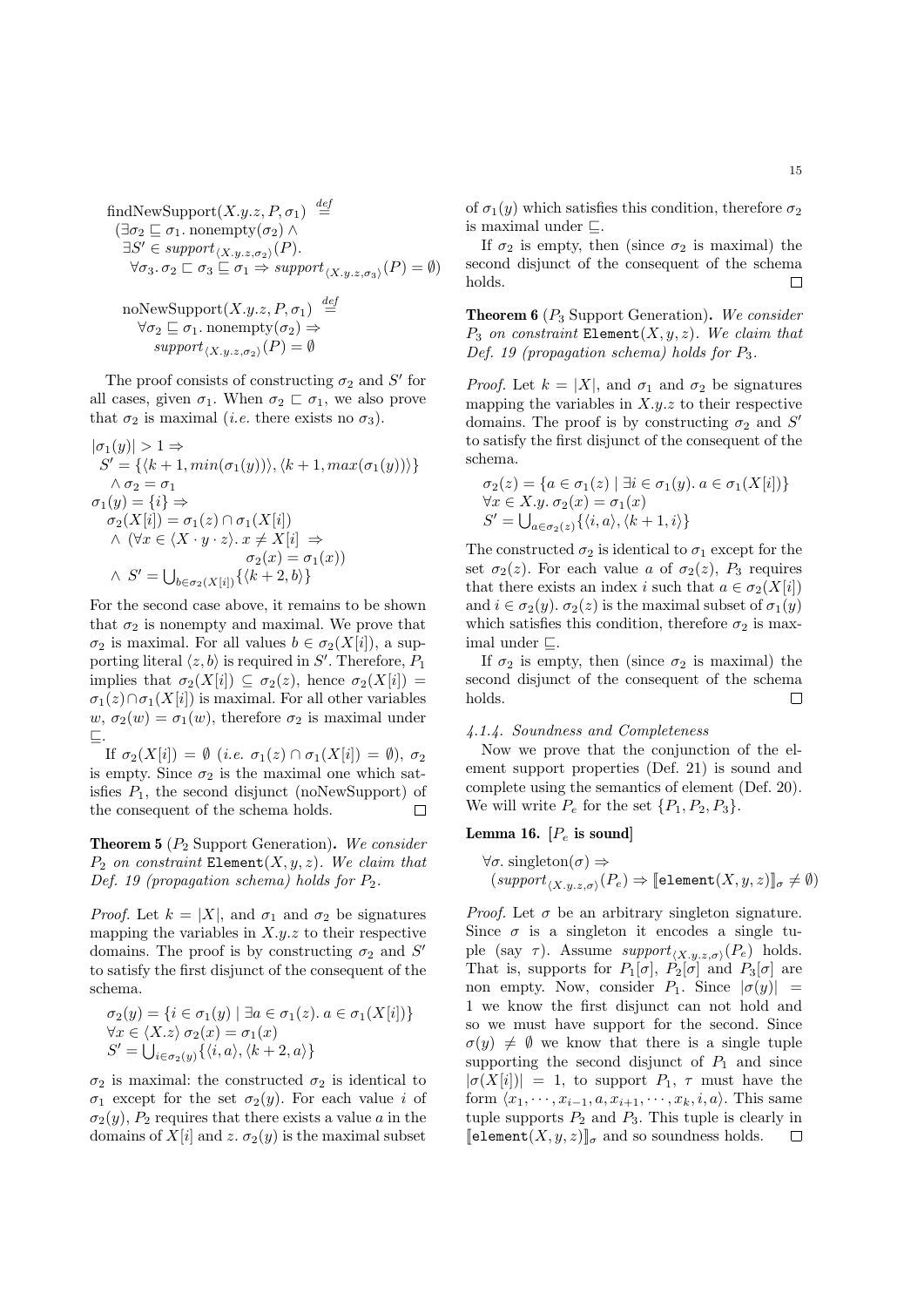Theorem 7.  $\{P_1\}$  complete

$$
\forall \sigma. \text{ [element(X, y, z)] }_{\sigma} \neq \emptyset \Rightarrow
$$
\n
$$
\exists \sigma' \sqsubseteq \sigma. \text{ [element(X, y, z)] }_{\sigma'} = \text{[element(X, y, z)] }_{\sigma}
$$
\n
$$
\land \text{ support}_{\langle X, y, z, \sigma' \rangle}(\{P_1\})
$$

*Proof.* Assume  $\left[\text{element}(X, y, z)\right]_{\sigma} \neq \emptyset$  for arbitrary  $\sigma$ . If  $support_{\langle X,y,z,\sigma\rangle}(P_1) \neq \emptyset$  then the theorem is trivially true, so we assume that support  $\langle X, y, z, \sigma \rangle$  (P<sub>1</sub>) = Ø and construct a signature  $\sigma'$  that does not eliminate any solutions from the constraint and in which  $P_1$  has support.

The first disjunct of  $P_1$  is supported whenever  $|\sigma(y)| > 1$  and so if  $P_1$  is not supported  $\sigma(y) = \{i\}$ or  $\sigma(y) = \emptyset$ ; by assumption no domain of  $\sigma$  is empty and so  $\sigma(y) = \{i\}$ . To falsify the second disjunct of  $P_1$  when  $\sigma(y) = \{i\}$ , there must be some  $a \in \sigma(X[i])$  such that the literal  $\langle k + 2, a \rangle$ can not be supported. This happens for any  $a \in$  $\sigma(X[i])$  where  $a \notin \sigma(z)$ . Let  $\sigma_1$  be a signature that is just like  $\sigma$  except that

$$
\sigma_1(z) = \sigma(z) \cap \sigma(X[i])
$$

Since the constraint is non-empty the intersection is non-empty. The second disjunct of  $P_1$  supports this new signature so it supports  $P_1$ . Clearly  $\sigma_1 \sqsubseteq$  $\sigma$  and so it only remains to show that the meaning of the constraint does not change under the new signature. It is enough to show that

$$
\llbracket \texttt{element}(X, y, z) \rrbracket_{\sigma} \subseteq \llbracket \texttt{element}(X, y, z) \rrbracket_{\sigma_1}
$$
\nAssume  $\tau \in \llbracket \texttt{element}(X, y, z) \rrbracket_{\sigma}$ . Then  $\tau \in \langle X \cdot y \cdot z \rangle \text{-}tuple_{\sigma}$  is coherent and is of the form

$$
\tau = \langle x_1, \cdots, x_{i-1}, a, x_{i+1}, \cdots, x_k, i, a \rangle
$$

Since  $\tau$  is an  $\langle X \cdot y \cdot z \rangle$  -  $tuple_{\sigma}$ , we know  $\tau[j] \in$  $\sigma(X[i])$  for all  $j \in \{1..k+2\}$ . To construct  $\sigma_1$ we simply eliminated elements  $b \in \sigma(z)$  such that  $b \notin \sigma(X[i])$  so since  $a \in \sigma(X[i]), a \in \sigma_1(X[i])$  and  $a\in \sigma_1(z)$  and so  $\tau\in [\![\texttt{element}(X,y,z)]\!]_{\sigma_1}.$  $\Box$ 

# Theorem 8.  $[\{P_2\}$  complete]

$$
\forall \sigma. \text{ [element(X, y, z)] }_{\sigma} \neq \emptyset \Rightarrow
$$
\n
$$
\exists \sigma' \sqsubseteq \sigma.
$$
\n[element(X, y, z)]<sub>\sigma'</sub> = [element(X, y, z)]<sub>\sigma</sub>  
\n
$$
\land \text{ support}_{(X, y, z, \sigma')}(\{P_2\})
$$

*Proof.* Note that if  $P_2[\sigma]$  is unsupported then  $\sigma(X[i]) \cap \sigma(z) = \emptyset$ . But since we assume that  $\llbracket$ element $(X, y, z)\rrbracket_{\sigma} \neq \emptyset$ , this is impossible and so  $P_2[\sigma]$  must be supported and completeness trivially holds.  $\Box$ 

#### Theorem 9.  $\{\{P_3\}$  complete

*Proof.* If there is no support for  $P_3[\sigma]$  then

$$
\exists a \in \sigma(z). \ \forall i \in \sigma(y). \ a \notin \sigma(X[i])
$$

Just let  $\sigma'$  be the same as  $\sigma$  except that we remove all such elements from the domain of  $z$  in  $\sigma'$ .

$$
\sigma'(z) = \sigma(z) \cap \bigcup_{i \in \sigma(y)} \sigma(X[i])
$$

Clearly  $\sigma'(z) \subset \sigma(z)$ . The elements that have been removed could not be included in a solution of  $\left[\text{element}(X, y, z)\right]_{\sigma}$  and so we have lost no answers. Thus, we have shown  $P_3$  is complete.  $\Box$ 

## Corollary 5.  $[P_e]$  is complete

*Proof.* The completeness of  $P_e$  follows from local completeness (Thm. 1) and the completeness of  $P_1$ ,  $P_2$  and  $P_3$ .  $\Box$ 

### 4.1.5. Discussion

The propagators derived here to enforce GAC on the element constraint are not identical to those presented by Gent et al. [15]. However they do follow the same general scheme. The main difference is that the propagators here use dynamic literal triggers in place of watched literals and a static assignment trigger. The concept of generalized support has allowed us to create these propagators within one formal framework.

#### 4.2. Triggering the AllDifferent Constraint

The AllDifferent constraint is widely used and has a powerful GAC propagator introduced by  $Régin [23]$ . In this section we give a sketch of how the propagator may be represented in our framework. The propagator is based on graph theory. It establishes GAC in a single invocation, but can be expensive. AllDifferent ensures that each variable in the schema takes a different value, as defined below.

#### Definition 22. [AllDifferent Semantics]

[AllDiff(X)]<sub>σ</sub> = 
$$
\langle X, R \rangle
$$
  
where  
 $R = \{ \tau \in X - tuple_{\sigma} \mid$   
 $\forall i, j \in \{0... |X|-1\}.\ i \neq j \rightarrow$   
 $\tau[i] \neq \tau[j] \}$ 

16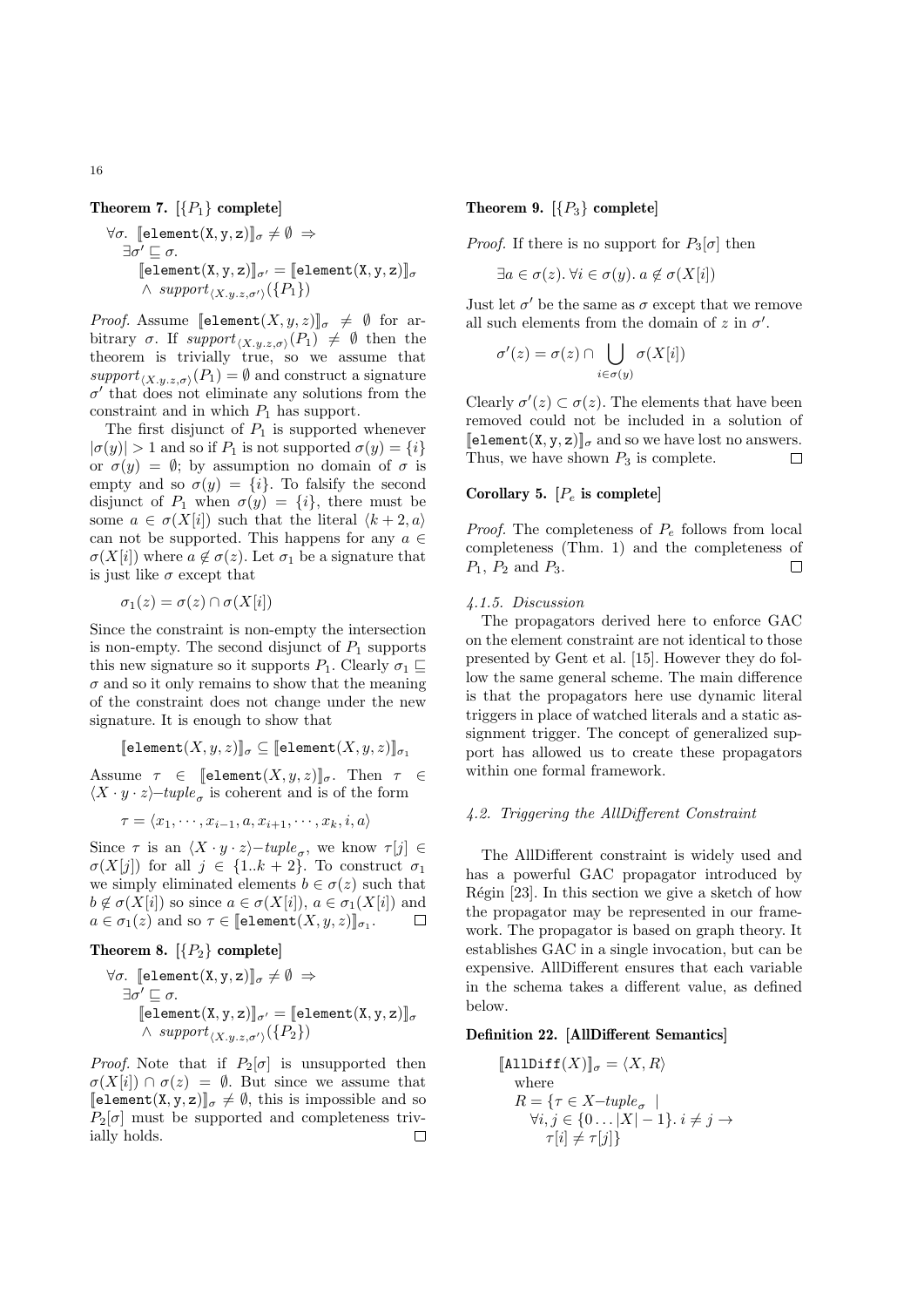Gent, Miguel and Nightingale [16] presented a method for using dynamic literal triggers with Régin's algorithm. The key idea is to construct a set of literal supports such that (while all the literal supports are valid) the algorithm will always follow the same trajectory and therefore no new value deletions are necessary to maintain GAC.

Given that the algorithm enforces GAC in a single call, it is most appropriate to represent it with a single support property. The support property is very simple and essentially treats the propagator as a black box. Our goal is to capture the interaction between the propagator and the rest of the solver, not to represent the entire propagator as we did for the Element constraint.

Definition 23. [AllDifferent Support Property] Given a schema X and a signature  $\sigma$  over X, we define a support property for the constraint  $\mathcal{C} = \text{AllDiff}(X)$ .  $GAC(\sigma)$  is true iff  $\sigma$  is a  $GAC$ signature w.r.t. C. Let  $Prop(\sigma)$  be the set of literal supports defined by Gent et al. [16, Sec. 5.2].

$$
P[\sigma](S) \stackrel{def}{=} GAC(\sigma) \wedge \forall \langle i, a \rangle \in Prop(\sigma). \langle i, a \rangle \in S
$$

In Example 4 we gave an example of  $Prop(\sigma)$  for a small AllDifferent with three variables.  $Prop(\sigma)$ contained at least two literals of each variable. In fact,  $Prop(\sigma)$  always contains at least two literals of every variable that has more than one value in  $\sigma$ . Therefore all supports S will contain more than one tuple (except in the case where all variables are assigned).

#### 4.2.1. P-admissibility

We make an informal argument that  $P[\sigma](S)$  is p-admissible. For the most part this is done by referring to proofs in Gent et al. [16]. To establish padmissibility of  $P[\sigma](S)$ , we need to ensure that for all  $\sigma' \sqsubseteq \sigma$  where S is still valid (i.e.  $S \in X \text{-}tuple_{\sigma'}$ ), the two parts of the support property remain true: the smaller signature  $\sigma'$  is GAC; and S contains the set of literals returned by  $Prop(\sigma')$ .

Gent et al. prove that the algorithm will make no value deletions under  $\sigma'$  [16, Sec. 5.2] since  $\sigma'$  contains all the literals in  $Prop(\sigma)$ . Therefore  $\sigma'$  must be GAC by correctness of the algorithm. This gives us the first part of the support property:  $GAC(\sigma')$ . As part of the proof, it is shown that a DFS procedure on a digraph can perform the exact same search under  $\sigma'$  as it does under  $\sigma$ . Here we assume that the DFS *does* perform the same search (which can be achieved by fixing the order of the vertices). The sets of literals  $Prop(\sigma)$  and  $Prop(\sigma')$ are produced directly by the DFS, and (under our assumption) will be equal. Therefore the second part of the stability property is true.

## 4.2.2. Propagation Schema, Soundness and Completeness

We sketch a proof of the propagation schema for  $P[\sigma](S)$ . Given an existing support S under signature  $\sigma$ , and a smaller signature  $\sigma_1 \subseteq \sigma$  where  $S$  is no longer a support, the propagation schema has two cases: construction of the largest possible  $\sigma_2 \sqsubseteq \sigma_1$  where  $\sigma_2$  is GAC, and creation of a new support  $S'$ ; or failure when GAC would empty the variable domains. By correctness of the GAC propagator for AllDifferent [23] and correctness of the dynamic literal triggers [16], the GAC propagator may be used as a constructive proof of the propagation schema.

Ordinarily we would prove soundness and completeness of a collection of properties. However, since we have a single property that precisely enforces GAC, these proofs are not necessary because both soundness and completeness are consequences of GAC.

## 4.2.3. Discussion

We have shown that our framework is sufficiently general to capture the triggering of the GAC AllDifferent propagator. GAC AllDifferent differs substantially from Element, yet our framework can represent both.

## 4.3. New Watched Literal Propagators for Occurrence Constraints

The two constraints occurrenceleq $(X, a, c)$  and occurrencegeq( $X, a, c$ ) (very similar to atmost and atleast) restrict the number of occurrences of a value in a vector of variables. If  $\operatorname{occ}(X, a)$  is the occurrences of value  $a$  in  $X$ , occurrenceleq states that  $\operatorname{occ}(X, a) \leq c$  and occurrencegeq states that  $occ(X, a) \geq c$ .

Occurrence constraints arise in many problems. For example, in a round-robin tournament schedule, it may be required that no team plays more than twice at each stadium [29], represented by occurrenceleq constraints. In car sequencing (car factory scheduling), occurrence constraints may be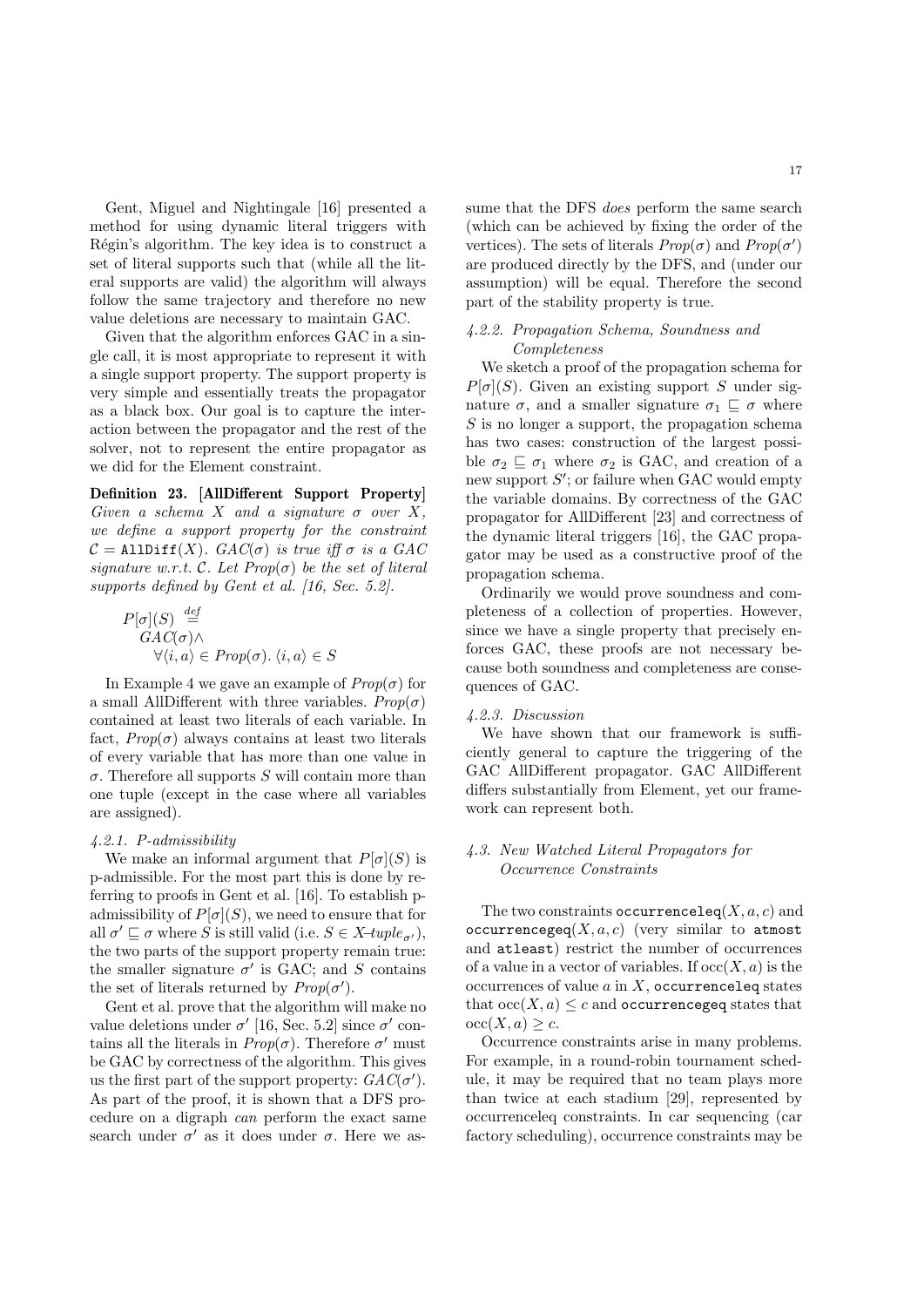used to avoid placing too much demand on a workstation [26].

First we present the formal semantics of occurrenceleq and occurrencegeq, followed by support properties for the two constraints.

## Definition 24. [Occurrenceleq Semantics]

$$
\begin{aligned} \text{[occurrence} & \text{leq}(X, a, c) \text{]}_{\sigma} = \langle X, R_X \rangle \text{ where} \\ R_X &= \{ \tau \in X - tuple_{\sigma} \mid \\ & |\{i \mid \tau[i] = a\}| \le c \end{aligned}
$$

Definition 25. [Occurrencegeq Semantics]

$$
\begin{aligned} \text{[occurrencegeq]}(X, a, c)]_{\sigma} &= \langle X, R_X \rangle \text{ where} \\ R_X &= \{ \tau \in X - tuple_{\sigma} \mid \\ & \quad | \{i \mid \tau[i] = a\} | \ge c \end{aligned}
$$

4.3.1. Support Properties

Definition 26. [Occurrence Support Properties] Given a schema  $X$ , value a and occurrence count  $c$ ,  $P_l$  is the support property for the occurrenceleq constraint, and similarly  $P<sub>g</sub>$  is the property for occurrencegeq.

$$
P_{l}[\sigma](S) \stackrel{def}{=} (\exists I \subseteq \{1 \dots |X|\}.\n\begin{aligned}\n|I| &= (|X| - c + 1) \land \\
\forall i \in I. \exists b \neq a. \langle i, b \rangle \in S)\n\end{aligned}\n\end{aligned}
$$
\n
$$
\begin{aligned}\n\langle \exists I \subseteq \{1 \dots |X|\}.\n\begin{aligned}\n|I| &= (|X| - c) \land \\
\forall i \in I. \ a \notin \sigma(X[i]))\n\end{aligned}\n\end{aligned}
$$
\n
$$
P_{g}[\sigma](S) \stackrel{def}{=} (\exists I \subseteq \{1 \dots |X|\}.\n\begin{aligned}\n|I| &= (c + 1) \land \\
\forall i \in I. \ \langle i, a \rangle \in S)\n\end{aligned}
$$
\n
$$
\begin{aligned}\n\langle \exists I \subseteq \{1 \dots |X|\}.\n\begin{aligned}\n|I| &= c \land \\
\forall i \in I. \ \exists b \in \sigma(X[i]). \ b \neq a\n\end{aligned}\n\end{aligned}
$$

 $P_q$  is slightly simpler, so we consider it first. There are two forms of support which can satisfy  $P<sub>q</sub>$ , corresponding to the two disjuncts. The first disjunct can be satisfied if  $c + 1$  variables have a in their domain, by a support set which contains  $c + 1$  literals mapping distinct variables to a. The second disjunct is satisfied if c variables are set to a. In this case, S may be empty.

When it is no longer possible to satisfy the first disjunct, a corresponding propagator must narrow the domains to satisfy the second disjunct, by setting  $c$  variables to  $a$ . At this point, the constraint is trivially satisfied so  $S$  may be empty.

 $P_l$  is very similar, and essentially works in the same way except that it requires  $|X| - c$  nonoccurrences of a rather than c occurrences of a.

#### 4.3.2. P-admissibility and Backtrack Stability

We now prove that both properties meet the padmissibility requirement.

**Theorem 10.**  $[P_l]$  is p-admissible The property  $P_l$ is p-admissible according to Def. 12.

*Proof.* We case split on the disjuncts of  $P_l$ . The first disjunct does not refer to  $\sigma'$ , and (since S has not changed) it remains true. The second disjunct is satisfied by  $S = \emptyset$  only when the constraint is a tautology. Since  $a \notin \sigma(X[i])$  and  $\sigma' \sqsubseteq \sigma$ , then  $a \notin \sigma'(X[i])$  and the property remains true.  $\Box$ 

**Theorem 11.**  $[P_q]$  is p-admissible The property  $P_q$ is p-admissible according to Def. 12.

*Proof.* We case split on the disjuncts of  $P<sub>q</sub>$ . The first disjunct does not refer to  $\sigma'$ , and (since S has not changed) it remains true. The second disjunct is satisfied by  $S = \emptyset$  only when the constraint is a tautology. Since  $\sigma(X[i]) \subseteq \{a\}$  and  $\sigma' \sqsubseteq \sigma$ , then  $\sigma'(X[i]) \subseteq \{a\}$  and the property remains true.

In order for the two propagators to make use of watched literals, we must prove that both properties are backtrack stable. The watched literals representing a support are not backtracked, so a support must remain a support as search backtracks (and the domains are widened).

Theorem 12. [Occurrence Backtrack Stable] The two occurrence support properties are backtrack stable according to Def. 13.

Proof. For both properties, the second disjunct is irrelevant because it is satisfied by  $S = \emptyset$  only when the constraint is a tautology. The support  $\emptyset$  is not required to be backtrack stable. In both properties the first disjunct requires a fixed number (|X|−c+1 or c+1) of literals to be in S (with variable indices  $I$ ). It is clear that for any  $\sigma'$  where  $\sigma \sqsubseteq \sigma'$ , the same I may be used to discharge the existential, and S will be valid w.r.t  $\sigma'$ .  $\Box$ 

## 4.3.3. Proofs of the Propagation Schema

Now we give a constructive proof of the propagation schema for  $P_l$ . Recall that the computational content of the proof is a propagator for  $P_l$ .

**Theorem 13**  $(P_l)$  Support Generation). We consider  $P_1$  on constraint occurrenceleq(X, a, c). We claim that Def. 19 (propagation schema) holds for  $P_l$ .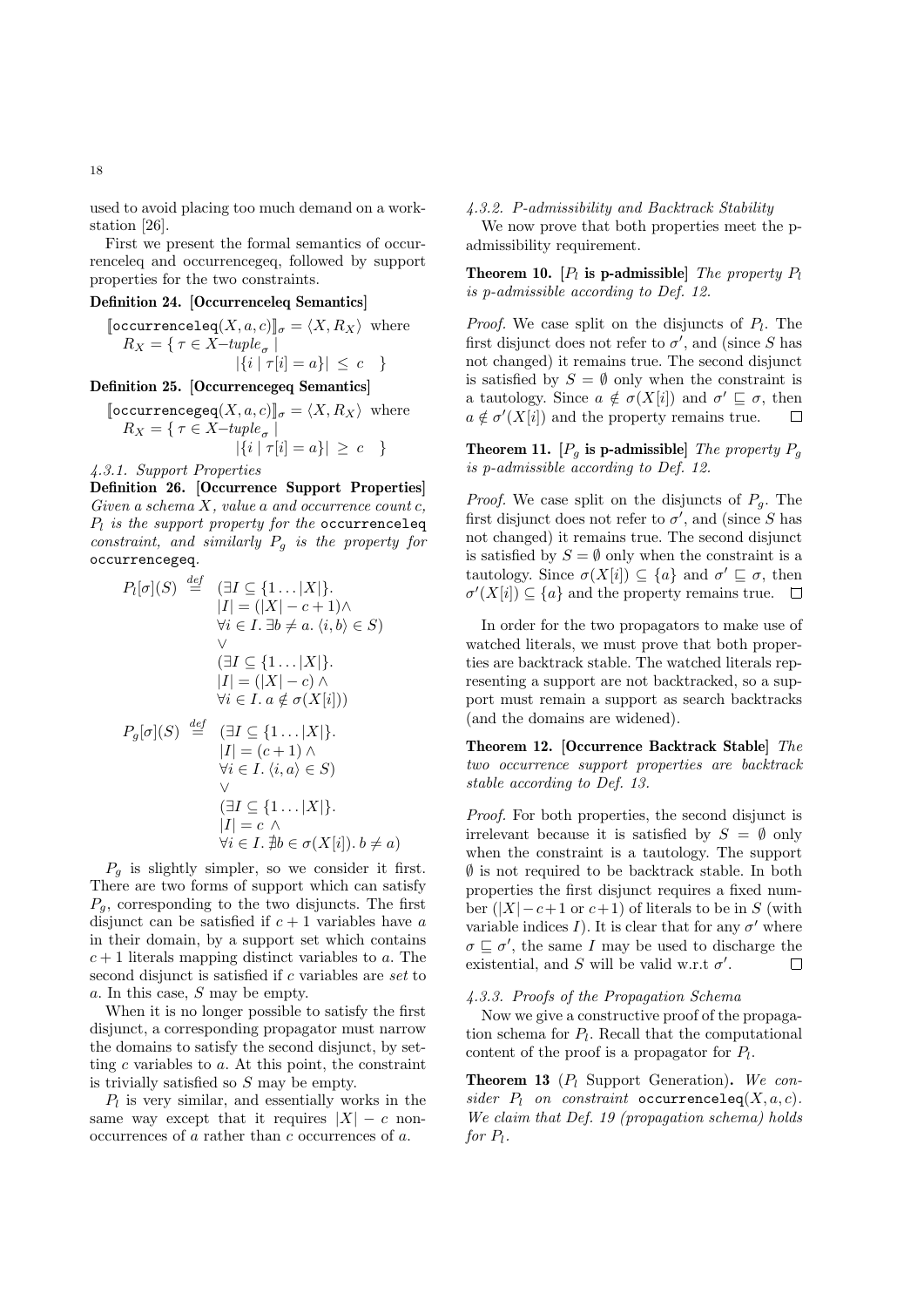*Proof.* Let  $\sigma_1$  and  $\sigma_2$  be signatures mapping the variables in  $X$  to their respective domains.  $S$  and  $\sigma_1 \sqsubseteq \sigma$  are universally quantified in the schema, therefore we use them as givens. We assume that  $S \notin support_{\langle X, \sigma_1 \rangle}(P_l)$  and prove the consequent by constructing  $S'$  and  $\sigma_2$ . By lemma 12,  $S \neq \emptyset$ . The second disjunct of  $P_l$  would be satisfied by  $S = \emptyset$ , therefore S corresponds to the first disjunct of  $P_l$ .

S contains one literal for each index in I. At least one item in  $S$  is invalid (by the antecedant). The proof proceeds by constructing  $I'$  and corresponding  $S'$  and  $\sigma_2$  to satisfy the first disjunct of  $P_l$  if possible. Otherwise, the second disjunct is satisfied by constructing  $\sigma_2$  and  $S' = \emptyset$ .

$$
I_1 = \{i \mid \langle i, b \rangle \in S \land (\exists b \neq a. b \in \sigma_1(X[i]))\}
$$
  
\n
$$
I_2 = \{i \mid i \notin I_1 \land (\exists b \neq a. b \in \sigma_1(X[i]))\}
$$
  
\n
$$
I_3 = I_1 \cup I_2
$$
  
\n
$$
|I_3| > (|X| - c) \Rightarrow
$$
  
\n
$$
(I' \subseteq I_3 \land |I'| = (|X| - c + 1)
$$
  
\n
$$
\land S' = \{\langle i, b \rangle | i \in I'
$$
  
\n
$$
\land b \in \sigma_1(X[i]) \land b \neq a\}
$$
  
\n
$$
\land \sigma_2 = \sigma_1)
$$
  
\n
$$
|I_3| = (|X| - c) \Rightarrow
$$
  
\n
$$
S' = \emptyset \land
$$
  
\n
$$
(\forall i \notin I_3, \sigma_2(X[i]) = \sigma_1(X[i]) \land \{\alpha\})
$$

 $\sigma_2$  is maximal in both of the above cases: in the first case,  $\sigma_2 = \sigma_1$ , and in the second case only the necessary values are removed to satisfy the second disjunct of  $P_l$ .

When  $|I_3|$  <  $(|X|-c)$ ,  $P_l$  is false and remains false for all  $\sigma_2 \sqsubseteq \sigma_1$  (by construction of  $I_1$  and  $I_2$ ). Hence the second disjunct of the consequent of the schema is satisfied.  $\Box$ 

The proof explicitly re-uses variable indices but not b values from S. This fits well with Minion's watched literal implementation, which notifies the propagator once for each invalid literal in S. However, the proof does not require the use of watched literals, it allows many concrete implementations and may be used with any propagation-based solver.

It is straightforward to prove the propagation schema for  $P_g$ , based on the proof for  $P_l$ .

**Theorem 14** ( $P_q$  Support Generation). We consider  $P_q$  on constraint occurrencegeq $(X, a, c)$ . We claim that Def. 19 (propagation schema) holds for  $P_a$ .

*Proof.* The proof is the same as the proof of  $P_l$ , with c substituted for  $|X|-c$  in all places, and  $(a \in$  $\sigma_1(X[i])$  substituted for  $(\exists b \neq a, b \in \sigma_1(X[i]),$ and  $\{a\}$  substituted for  $\sigma_1(X[i]) \setminus \{a\}.$  $\Box$ 

This proof also re-uses variable indices from S and thus fits well with Minion's watched literal infrastructure.

## 4.3.4. Soundness and Completeness

Now we prove the soundness and completeness of both properties, and hence the correctness of the two propagators.

## Lemma 17. [Occurrenceleq Sound]

 $\forall \sigma$ . singleton $(\sigma) \Rightarrow$  $(support_{\langle X,\sigma \rangle}(P_l) \Rightarrow$  $\llbracket$ occurrenceleq $(X, a, c) \rrbracket_{\sigma} \neq \emptyset$ 

*Proof.* Let  $\sigma$  be an arbitrary singleton signature. Since  $\sigma$  is a singleton it encodes a single tuple (say  $\tau$ ). Assume  $support_{\langle X,\sigma\rangle}(P_l)$  holds. Let b be the number of occurrences of  $a$  in  $\tau$ .

Since  $\sigma$  is singleton, the first disjunct of  $P_l$  implies the second disjunct. (Assume  $I$  satisfies the first disjunct.  $I' \subseteq I$  where  $|I'| = (|X| - c)$  is used to satisfy the second disjunct.) Therefore support<sub> $\langle X,\sigma \rangle$ </sub> $(P_l)$  implies the second disjunct of  $P_l$ is satisfied (by the empty support). Hence, at least  $|X| - c$  elements of  $\tau$  are not equal to a, so  $b \leq c$ . By Def. 24,  $R_X = \{\tau\}$  and the lemma holds.  $\Box$ 

The proof that  $P_g$  is sound proceeds by the same argument, with  $|X| - c$  replaced with c, 'not equal to a' replaced with 'equal to a' and  $\leq$  replaced with ≥.

#### Lemma 18. [Occurrenceleq Complete]

$$
C = \text{occurrenceleg}(X, a, c)
$$
  
\n
$$
\forall \sigma. \quad [C]_{\sigma} \neq \emptyset \Rightarrow
$$
  
\n
$$
\exists \sigma' \sqsubseteq \sigma. \quad [C]_{\sigma} \subseteq [C]_{\sigma'}
$$
  
\n
$$
\land \quad support_{\langle X, \sigma' \rangle}(P_l)
$$

*Proof.* Assume  $[[C]]_{\sigma} \neq \emptyset$  for arbitrary  $\sigma$ . If  $support_{\langle X,\sigma\rangle}(P_l)$  then  $\sigma' = \sigma$  and completeness trivially holds. Otherwise, by the proof of the propagation schema for  $P_l$ , there exists a  $\sigma' \subset$  $\sigma$  (named  $\sigma_2$  there) such that support<sub> $\langle X,\sigma' \rangle$ </sub> $(P_l)$ . Since  $\sigma' \neq \sigma$ ,  $\sigma'$  is constructed in the case where  $|I_3| = (|X| - c)$ .  $\sigma'$  is the same as  $\sigma$  except for indices  $I_3$ , where the value a is removed if present. For all  $i \notin I_3$ ,  $\sigma(i) = \{a\}$  therefore corresponding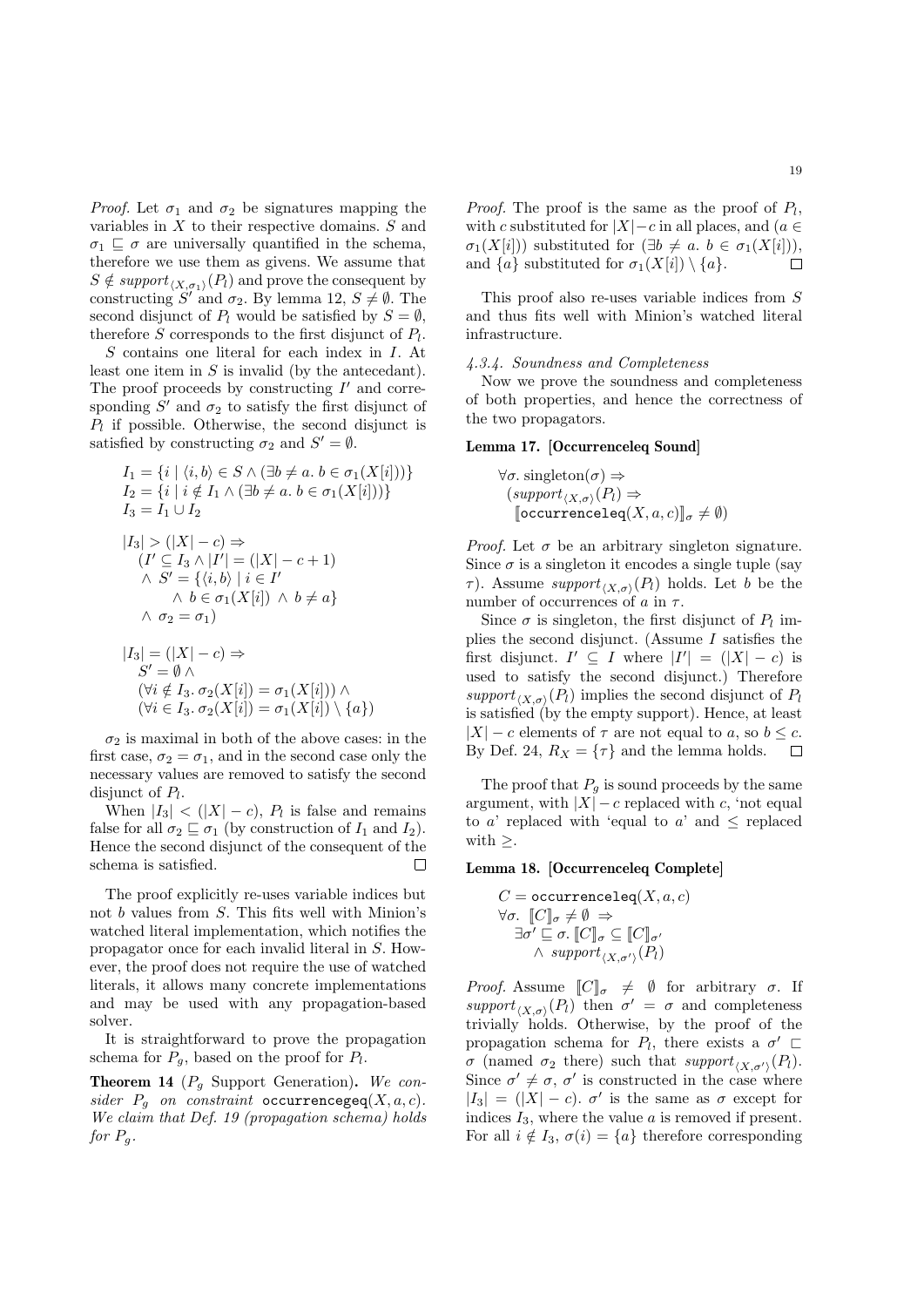elements of all tuples  $\tau \in \llbracket C \rrbracket_{\sigma}$  also equal a. No other element of  $\tau$  can be a (by Def. 24), therefore no tuples are invalidated,  $[[C]]_{\sigma'} = [[C]]_{\sigma}$  and the lemma holds. П

Once again, the proof that  $P_q$  is complete follows the same argument. For  $P_g$ ,  $|I_3| = c$  and for all indices  $i \in I_3$ ,  $\sigma'(i) = \{a\}$ . For other indices, the constructed  $\sigma'$  is equal to  $\sigma$  and does not contain a. By Def. 25, all tuples  $\tau \in \llbracket C \rrbracket_{\sigma}$  must equal a at all indices  $I_3$ , therefore no tuples are invalidated under  $\sigma'$  and  $[\![C]\!]_{\sigma'} = [\![C]\!]_{\sigma}$ .

## 4.3.5. Empirical Evaluation

The occurrence propagators implemented in Minion 0.12 use static triggers. Therefore they may be invoked when support has not been lost. By comparison, these watched literal propagators are only invoked when one of the literals in the support is lost.

We implemented the occurrenceleq $(X, a, c)$ propagator described by the proof of Theorem 13 in Minion 0.12. The propagator re-uses literals  $\langle i, b \rangle$  from S when constructing S', allowing it to leave the corresponding watched literals in place. When a literal  $\langle i, b \rangle$  in S is invalid, the propagator scans through  $X[\{i \dots |X|-1\}]$  then  $X[\{0 \ldots i-1\}]$  to find a replacement literal. The propagator (referred to as WatchedProp) was constructed from the proof in less than 3 hours programmer time.

We compare against the existing propagator for occurrenceleq (StaticProp) provided in Minion 0.12, which uses static assignment triggers  $(i.e.$  the propagator is notified when any variable in scope becomes assigned).

We constructed a benchmark CSP as follows. We have a vector of variables X where  $|X| = 100$ , and initial signature  $\sigma$  where  $\forall i$ .  $\sigma(X[i]) = \{1, 2\}.$ The constraints are as follows:

 $∀i \in \{80..98\}$ .  $(X[i] \neq X[i + 1])$ 

and 100 copies of the constraint:

occurrenceleq $(X, 1, 90)$ 

The occurrence constraint is duplicated to allow accurate measurement of its efficiency. This CSP is solved to find all solutions.

The solver branches on variables in  $X$  in index order, and branches for 1 before 2. Once variable  $X[80]$  is assigned by search, the remaining variables are assigned by propagation on the  $\neq$  constraints. As search progresses, the value of each variable in  $X[\{80...99\}]$  alternates between 1 and  $\mathcal{D}$ 

WatchedProp watches 11 literals of the form  $\langle i, 2 \rangle$ . Early in the search, most of these literals will necessarily involve variables  $X[\{80...99\}]$ , a pathological case for WatchedProp. As search progresses, more variables in  $X[\{0 \dots 79\}]$  will be assigned 2, therefore the performance of Watched-Prop should improve.

Table 1 shows that StaticProp scales approximately linearly in the number of search nodes explored, but WatchedProp speeds up as search progresses. With a limit of 100 million nodes, WatchedProp is more than twice as fast as StaticProp.

#### 4.3.6. Discussion

We have shown that our framework can be used to create highly efficient watched literal propagators for occurrence constraints, and that these outperform conventional propagators that use static triggers. There is no requirement for the propagators to maintain GAC. In this case we have proven that the propagators are sound and complete, the most basic requirements for correctness. The framework is entirely agnostic about whether the propagator maintains GAC, some form of bound consistency or indeed some custom consistency that is specific to the type of constraint.

#### 5. Conclusions and Future Work

This paper has made a number of contributions to the formal study of constraint solving, in particular of propagation in constraint solving. We have shown that we can define formally a notion of generalized support, which generalizes the standard notion of support in constraint satisfaction. This generalization allows us to work with propagators that might not have been seen as using support. Since our definition is so general, we introduced the notion of p-admissible support properties. The definition of p-admissibility corresponds to the use of a particular kind of trigger within the constraint solver. Triggers are events which cause propagators to be called within the solver, and p-admissibility guarantees that any event which might cause support to be lost is observed by some trigger. In this paper we have focussed on a definition of p-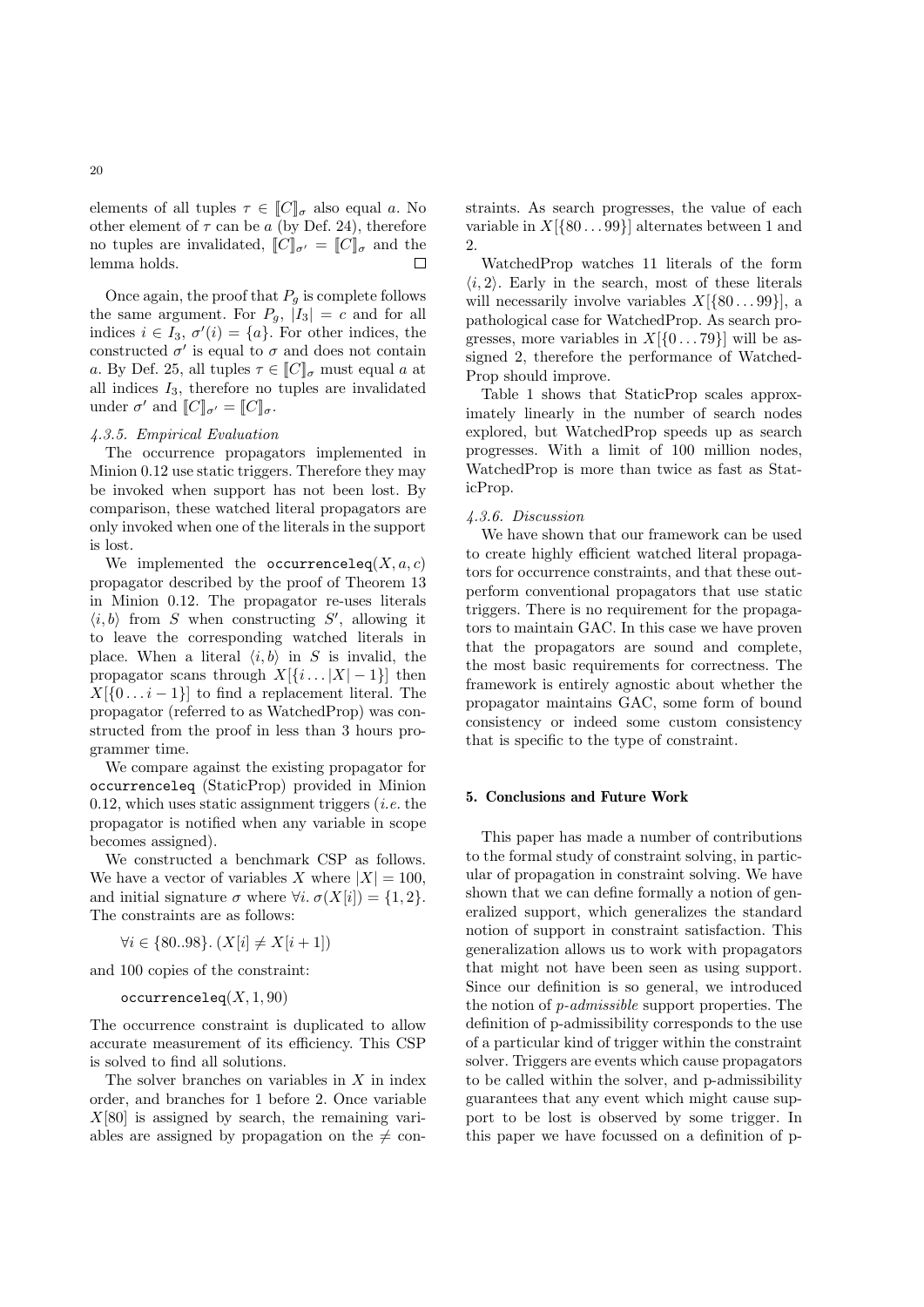| Search node limit $(n)$ | WatchedProp time (s) | StaticProp time (s) |
|-------------------------|----------------------|---------------------|
| 100,000                 | 1.72                 | 1.20                |
| 1,000,000               | 12.40                | 11.54               |
| 10,000,000              | 86.13                | 120.31              |
| 100,000,000             | 518.81               | 1205.07             |

#### Table 1

Times for the WatchedProp and StaticProp algorithms, median of 16 runs on a dual processor Intel Xeon E5520 at 2.27GHz.

admissibility corresponding to literal triggers (that are activated by deletion of a particular value from the domain of a variable). We have given a formal description of constraint propagation. Given a p-admissible support property, we have defined the propagation schema. A constructive proof of the propagation schema shows how a propagator can be constructed to find new support when support is lost. We have given examples of this for the specific constraints element, occurrenceleq and occurrencegeq, and sketched an example for AllDiff.

Our work on propagators is not merely a formalisation of existing standard usage in constraint programming. We are not aware of a definition of support as general as ours within constraints. The notion of generalized support should be directly useful in constraints, enabling a much better understanding of propagation algorithms in the constraint community. Our hypothesis is that almost all propagators used in constraint solvers can be seen as reasoning with some form of support property, even though most propagators are not currently presented as doing so. Once this hypothesis is confirmed, we can present propagation algorithms in a much more uniform fashion, as well as building constraint solvers to exploit these propagation algorithms. Thus our intended future work consists of two strands: first continuing the formal development we have started here, and second demonstrating the application of our work to the constraints community.

## Acknowledgements

The work of the authors has been partially supported by the following UK EPSRC grants: EP/E030394/1, EP/F031114/1, EP/H004092/1, and EP/M003728/1, support for which we are very grateful.

## References

- [1] K. R. Apt. Principles of Constraint Programming. Cambridge University Press, 2003.
- [2] K. R. Apt and E. Monfroy. Automatic generation of constraint propagation algorithms for small finite domains. In Proceedings of the Fifth International Conference on Principles and Practice of Constraint Programming (CP 1999), pages 58–72, 1999.
- [3] N. Beldiceanu, M. Carlsson, P. Flener, M. A. F. Rodríguez, and J. Pearson. Linking prefixes and suffixes for constraints encoded using automata with accumulators. In Proceedings of the 20th International Conference on Principles and Practice of Constraint Programming (CP 2014), pages 142–157, 2014.
- [4] N. Beldiceanu, M. Carlsson, and T. Petit. Deriving filtering algorithms from constraint checkers. In Proceedings of the 10th International Conference on Principles and Practice of Constraint Programming (CP 2004), pages 107–122, 2004.
- [5] C. Bessière. Constraint propagation. In P. V. B. F. Rossi and T. Walsh, editors, Handbook of Constraint Programming, pages 29–83. Elsevier, 2006.
- [6] C. Bessiere, E. Hebrard, B. Hnich, and T. Walsh. The tractability of global constraints. In Proceedings of the 10th International Conference on Principles and Practice of Constraint Programming (CP 2004), pages 716–720, 2004.
- [7] C. Bessière and J.-C. Régin. Arc consistency for general constraint networks: preliminary results. In Proceedings 15th International Joint Conference on Artificial Intelligence (IJCAI 97), pages 398–404, 1997.
- [8] C. Bessière and J.-C. Régin. Refining the basic constraint propagation algorithm. In Proceedings 17th International Joint Conference on Artificial Intelligence (IJCAI 2001), pages 309–315, 2001.
- [9] J. Caldwell, I. Gent, and J. Underwood. Search algorithms in type theory. Theoretical Computer Science, 232(1-2):55–90, Feb. 2000.
- [10] D. A. Cohen, C. Jefferson, and K. E. Petrie. A theoretical framework for constraint propagator triggering. In Proceedings of the Ninth International Symposium on Combinatorial Search, pages 19–27, 2016.
- [11] R. L. Constable. Naive computational type theory. In H. Schwichtenberg and R. Steinbruggen, editors, Proof and System Reliability, volume 62 of Nato Science Series, pages 213–259. Kluwer, 2002.